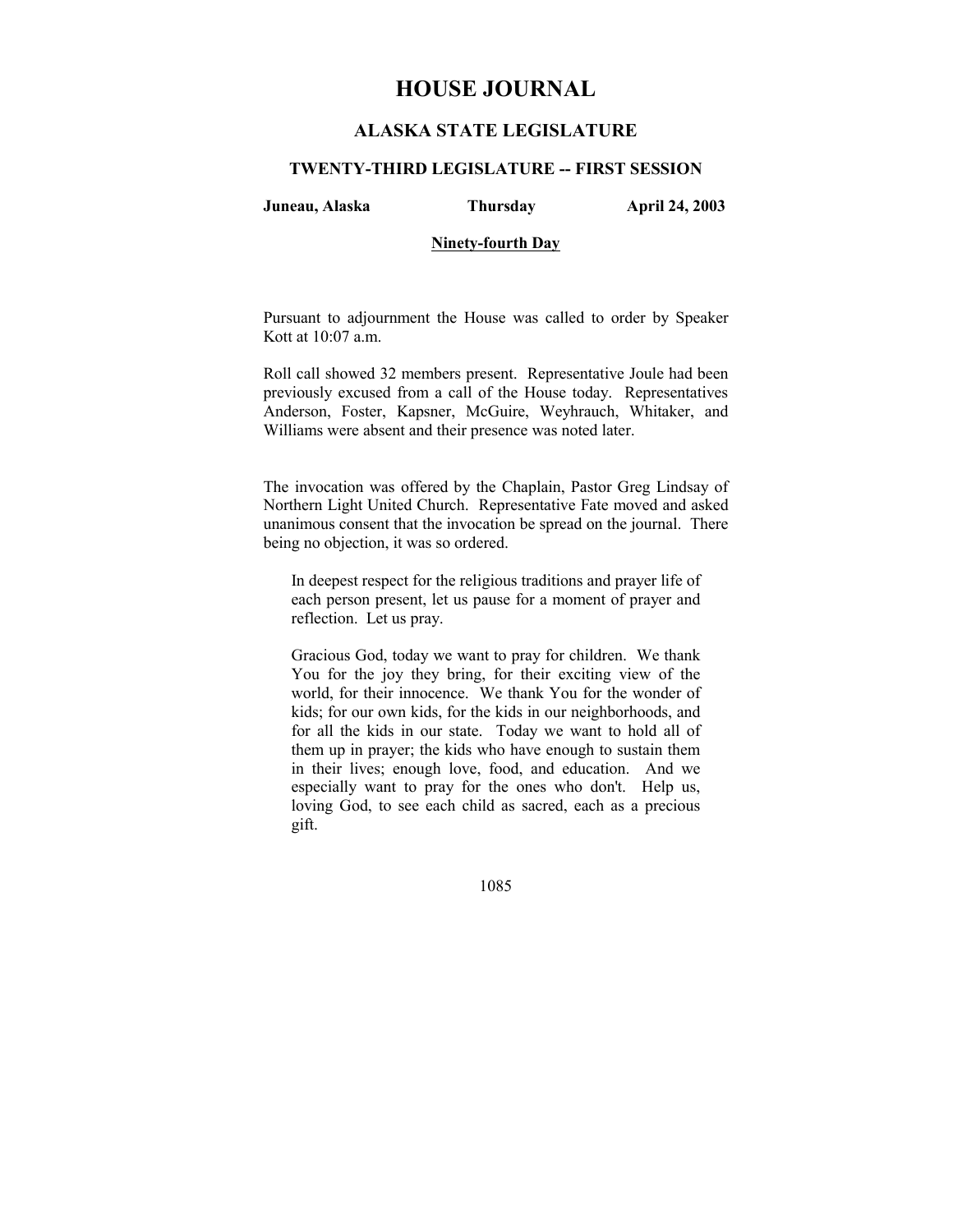We pray today for the work You give us to do, for the priorities that You order. We recall that when the prophet Micah asked what was required of him, the answer You gave him was to seek justice, to love kindness, and to walk humbly with his God. Today we pray for humility in a life of service to the people of this state. Keep our heads out of the clouds and on the tasks at hand with gratitude that we've been allowed to serve. Amen.

The Pledge of Allegiance was led by Representative Harris.

# **CERTIFICATION OF THE JOURNAL**

Representative Coghill moved and asked unanimous consent that the journal for the 93rd legislative day be approved as certified by the Chief Clerk. There being no objection, it was so ordered.

**\* \* \* \* \*** 

Representative Kerttula introduced Morgan Thomas and Darby Brown, Guest Pages, from Juneau.

# **MESSAGES FROM THE SENATE**

## **HB 64**

A message dated April 23, 2003, was read stating the Senate has passed:

#### CS FOR HOUSE BILL NO. 64(JUD)

"An Act relating to court approval of the purchase of structured settlements."

CSHB 64(JUD) was referred to the Chief Clerk for enrollment.

## **HB 160**

A message dated April 23, 2003, was read stating the Senate has passed: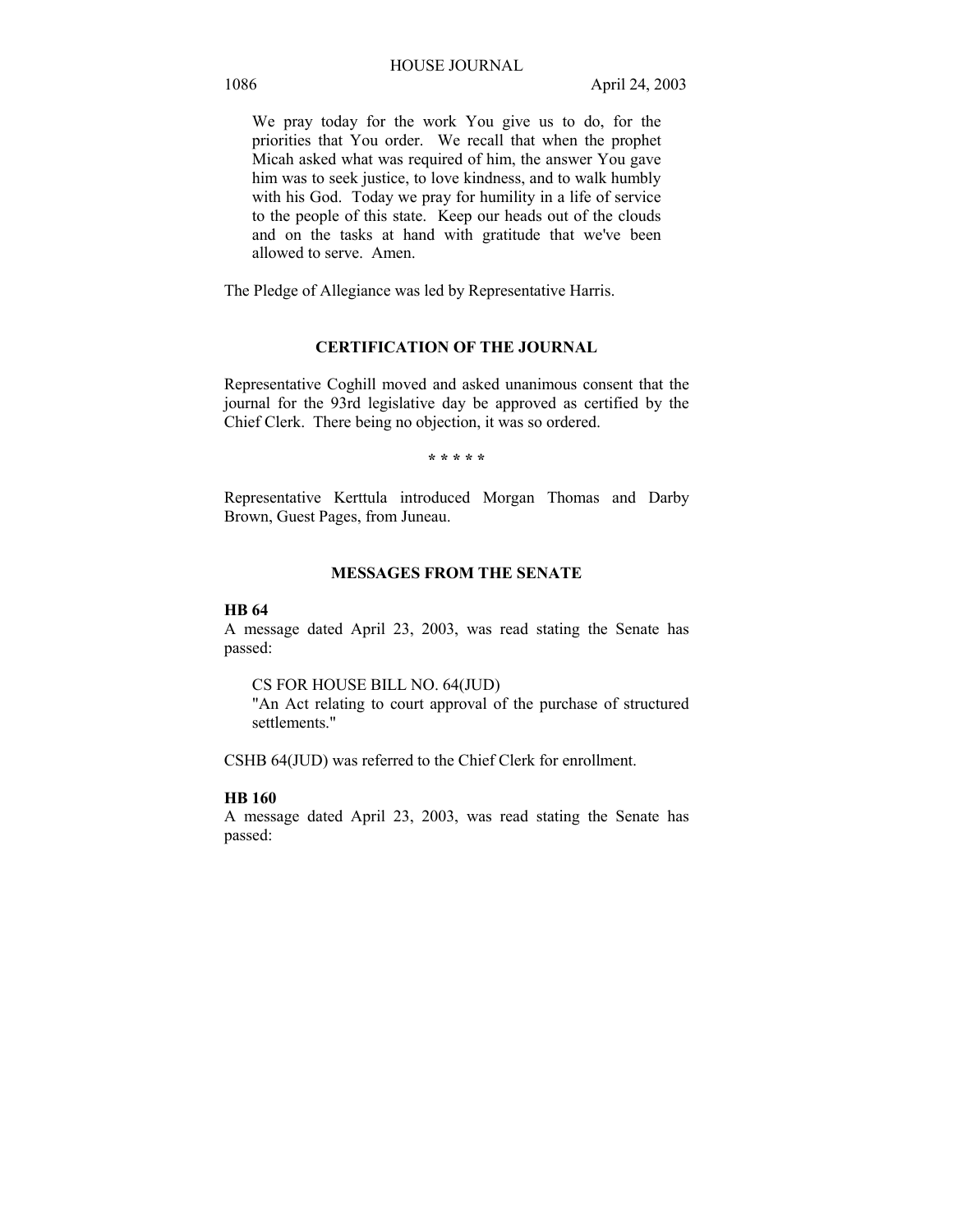CS FOR HOUSE BILL NO. 160(FIN)

"An Act relating to the emission control permit program; relating to fees for that program and to the accounting of receipts deposited in the emission control permit receipts account; and providing for an effective date."

CSHB 160(FIN) was referred to the Chief Clerk for enrollment.

## **HJR 13**

A message dated April 23, 2003, was read stating the Senate has passed CSHJR 13(HES) with the following amendment and it is transmitted for consideration:

SENATE CS FOR CS FOR HOUSE JOINT RESOLUTION NO. 13(HES)

Urging adoption of the Alaska recommendations for implementing the No Child Left Behind Act of 2001.

CSHJR 13(HES) is under Unfinished Business.

\*\*The presence of Representatives Williams, Weyhrauch, Whitaker, and Kapsner was noted.

# **REPORTS OF STANDING COMMITTEES**

## **HJR 5**

The Judiciary Committee has considered:

HOUSE JOINT RESOLUTION NO. 5

Proposing an amendment to the Constitution of the State of Alaska relating to initiative and referendum petitions.

The report was signed by Representative McGuire, Chair, with the following individual recommendations:

Do pass (4): Samuels, Ogg, Anderson, McGuire

Do not pass (1): Gara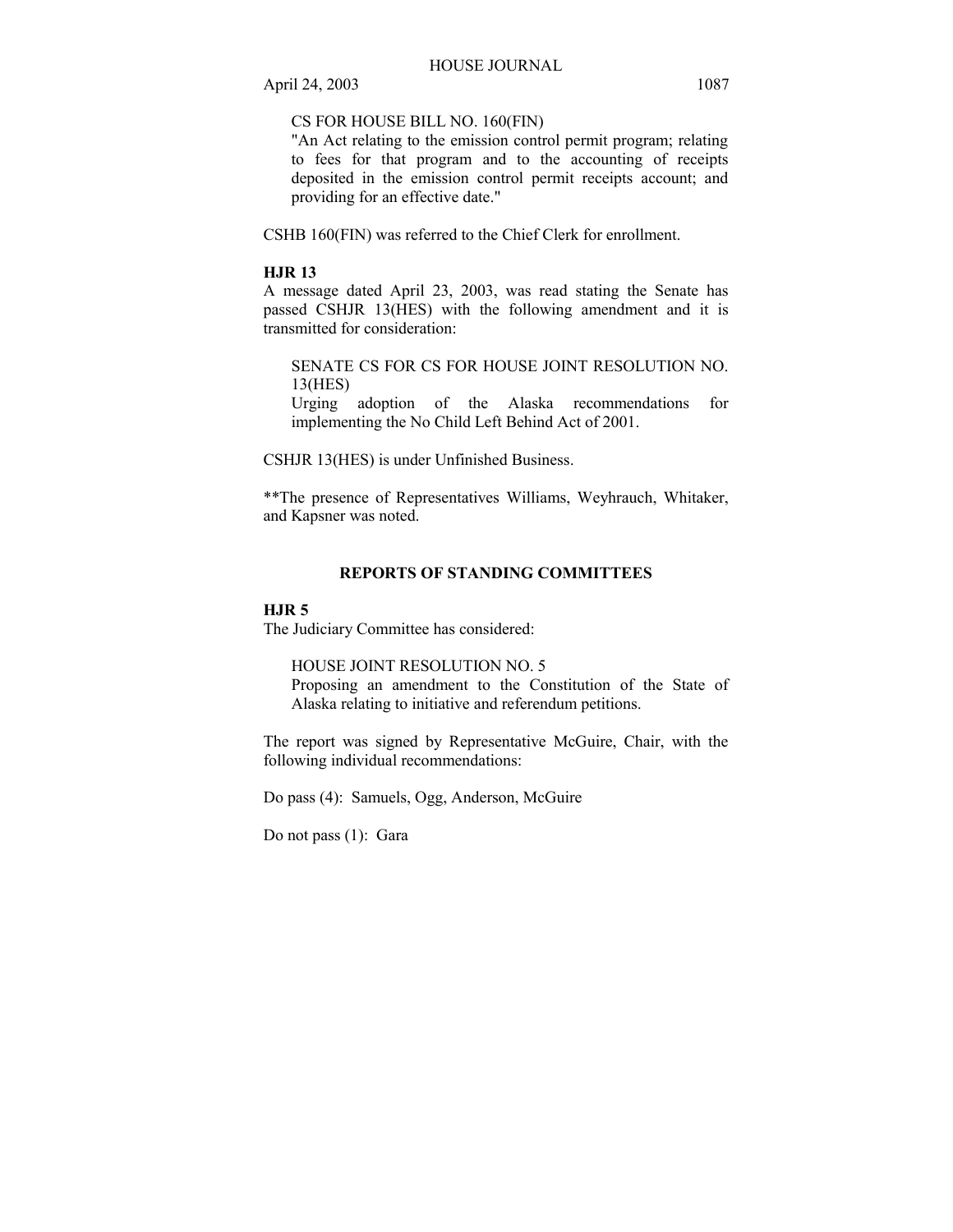1088 April 24, 2003

No recommendation (1): Holm

The following fiscal note(s) apply:

1. Fiscal, Office of the Governor

HJR 5 was referred to the Finance Committee.

# **HB 31**

The Judiciary Committee has considered:

HOUSE BILL NO. 31 "An Act relating to initiative and referendum petitions; and providing for an effective date."

The report was signed by Representative McGuire, Chair, with the following individual recommendations:

Do pass (4): Samuels, Ogg, Anderson, McGuire

Do not pass (1): Gara

No recommendation (1): Holm

The following fiscal note(s) apply:

1. Zero, Office of the Governor

HB 31 was referred to the Rules Committee for placement on the calendar.

\*\*The presence of Representative Anderson was noted.

# **HB 102**

The Judiciary Committee has considered:

HOUSE BILL NO. 102 "An Act relating to concealed deadly weapons."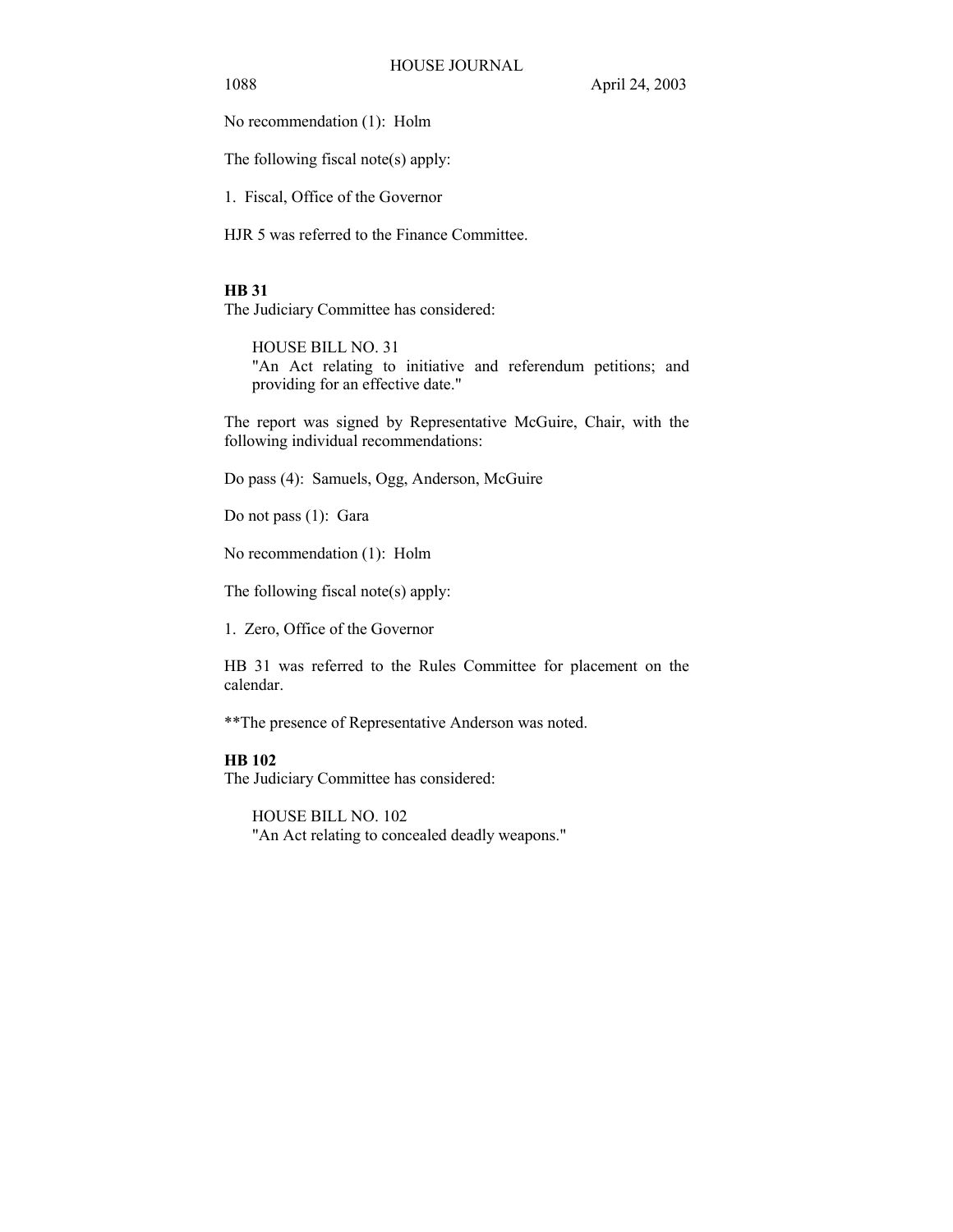and recommends it be replaced with:

CS FOR HOUSE BILL NO. 102(STA) (same title)

The report was signed by Representative McGuire, Chair, with the following individual recommendations:

Do pass (4): Samuels, Anderson, Ogg, McGuire

No recommendation (2): Gara, Holm

The following fiscal note(s) apply to CSHB 102(STA):

1. Zero, Dept. of Law

HB 102 was referred to the Rules Committee for placement on the calendar.

# **HB 105**

The Resources Committee has considered:

HOUSE BILL NO. 105

"An Act relating to loans to satisfy past due federal tax obligations of commercial fishermen and to the commercial fishing loan program."

The report was signed by Representative Fate, Chair, with the following individual recommendations:

Do pass (5): Morgan, Kerttula, Guttenberg, Wolf, Lynn

Do not pass (1): Masek

No recommendation (2): Gatto, Fate

The following fiscal note(s) apply:

1. Fiscal, Dept. of Community & Economic Development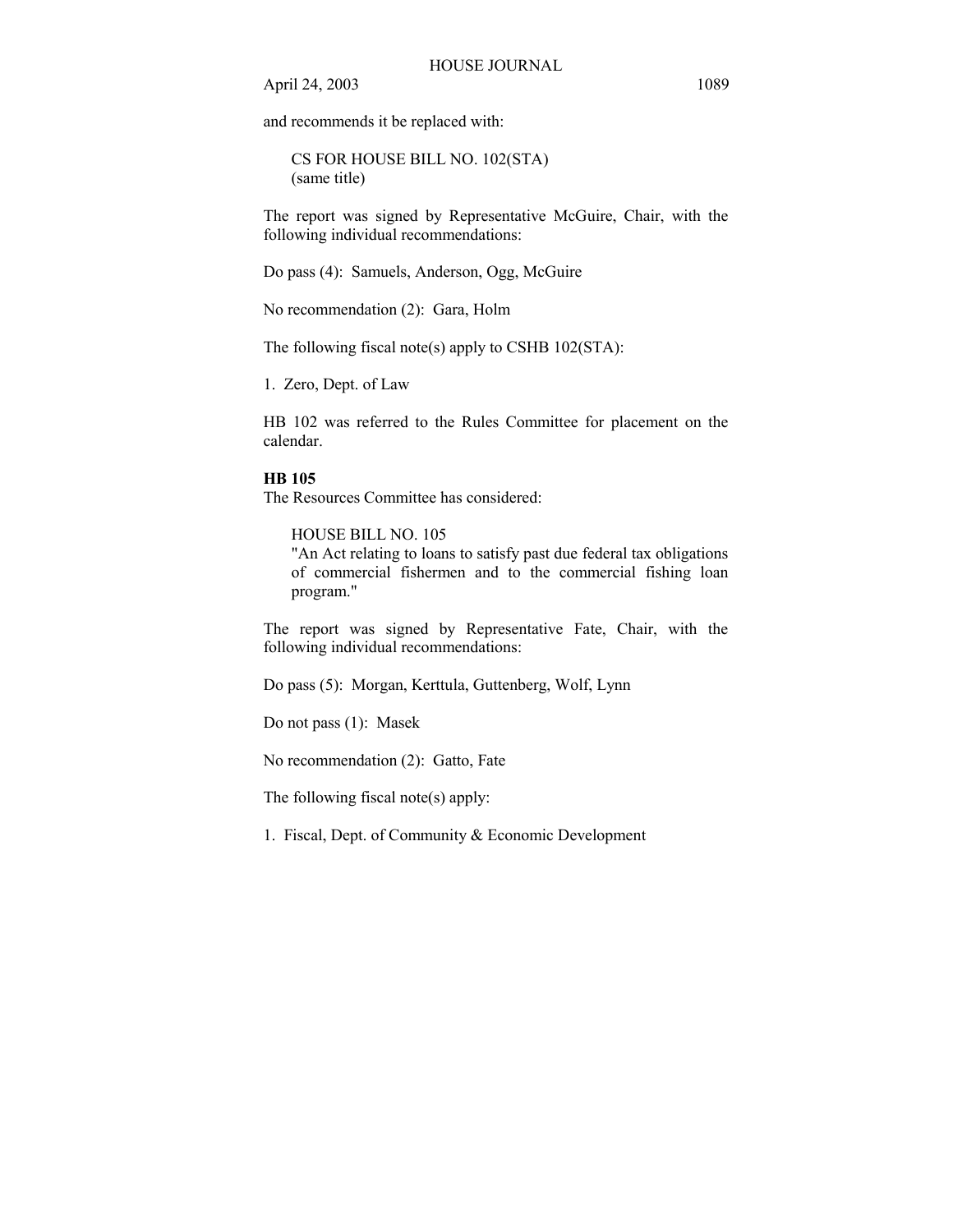HB 105 was referred to the Finance Committee.

# **HB 203**

The Finance Committee has considered:

HOUSE BILL NO. 203

"An Act relating to the definitions of 'net income' and 'unrestricted net income' for purposes of calculating the dividends to be paid to the state by the Alaska Industrial Development and Export Authority; and providing for an effective date."

The report was signed by Representatives Harris and Williams, Cochairs, with the following individual recommendations:

Do pass (8): Meyer, Hawker, Moses, Chenault, Whitaker, Foster, Harris, Williams

No recommendation (1): Stoltze

The following fiscal note(s) apply:

1. Indeterminate, Dept. of Community & Economic Development

HB 203 was referred to the Rules Committee for placement on the calendar.

# **HB 255**

The Labor & Commerce Committee has considered:

HOUSE BILL NO. 255

"An Act amending the Alaska Wage and Hour Act as it relates to flexible work hour plans, the provision of training wages, and the definitions of certain terms; and repealing the exemption in the Act from the payment of minimum wages for learners."

and recommends it be replaced with:

CS FOR HOUSE BILL NO. 255(L&C) (same title)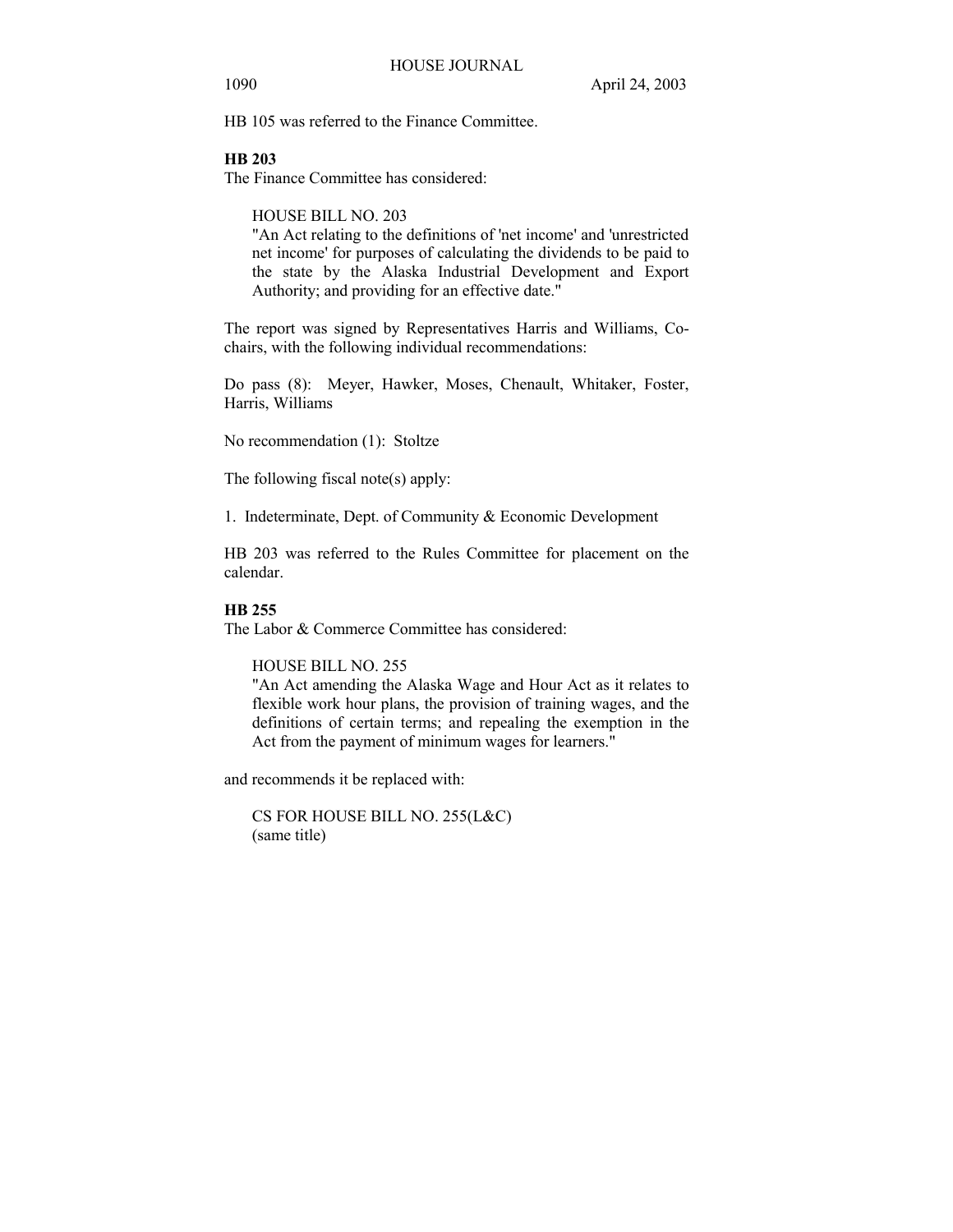The report was signed by Representative Anderson, Chair, with the following individual recommendations:

Do pass (4): Lynn, Dahlstrom, Rokeberg, Anderson

Amend (2): Crawford, Guttenberg

The following fiscal note(s) apply to CSHB  $255(L&C)$ :

1. Zero, Dept. of Labor & Workforce Development

HB 255 was referred to the Finance Committee.

## **SJR 12**

The Resources Committee has considered:

CS FOR SENATE JOINT RESOLUTION NO. 12(RES) Supporting the halibut by-catch utilization project of the Alaska Food Coalition.

and recommends it be replaced with:

HOUSE CS FOR CS FOR SENATE JOINT RESOLUTION NO. 12(FSH) (same title)

The report was signed by Representative Fate, Chair, with the following individual recommendations:

Do pass (9): Lynn, Gatto, Morgan, Heinze, Masek, Wolf, Kerttula, Guttenberg, Fate

The following fiscal note(s) apply to HCS CSSJR 12(FSH):

1. Zero, Dept. of Fish & Game

CSSJR 12(RES) was referred to the Rules Committee for placement on the calendar.

\*\*The presence of Representatives McGuire and Foster was noted.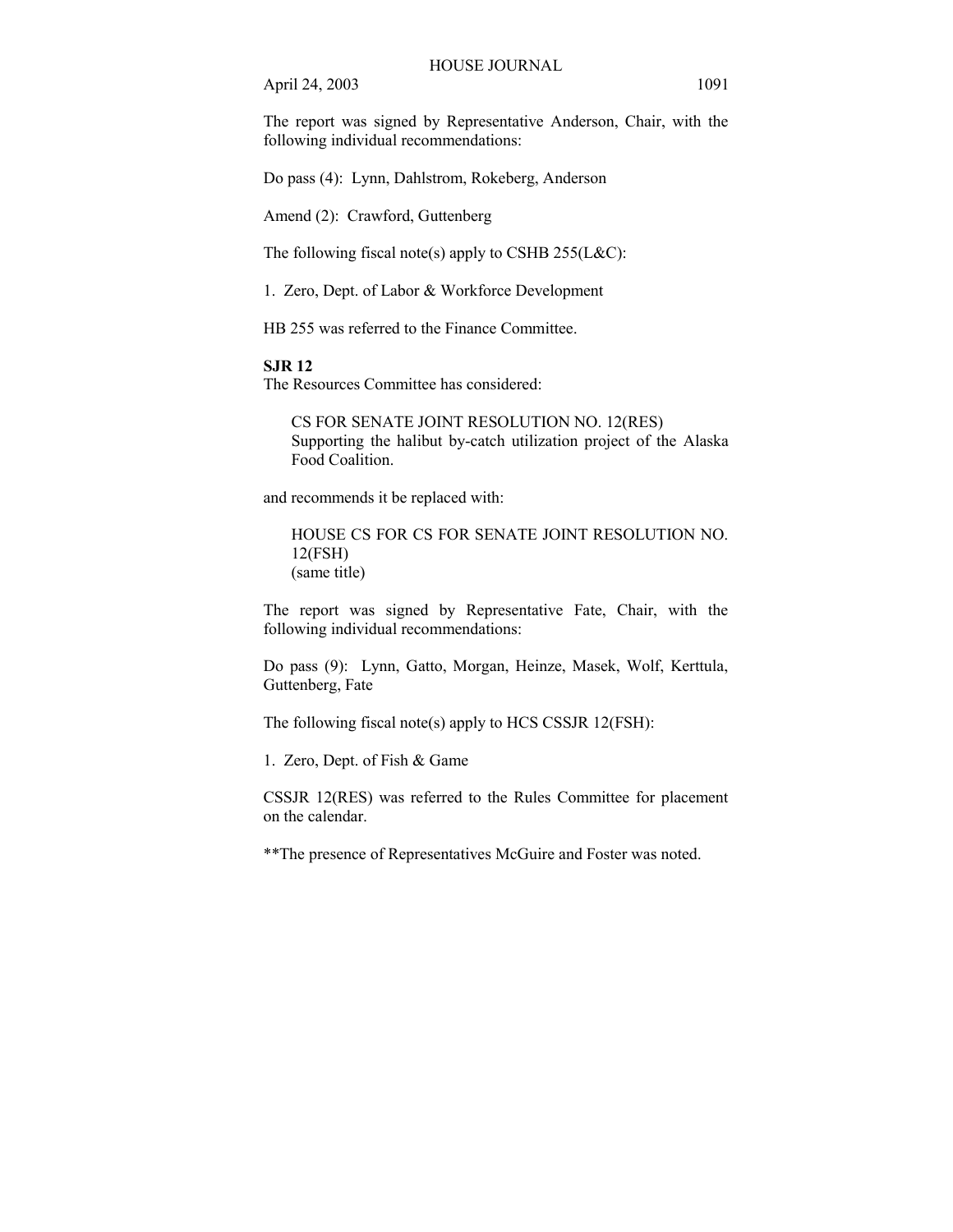# **REPORTS OF SPECIAL COMMITTEES**

#### **HB 271**

The House Special Committee on Ways & Means has considered:

HOUSE BILL NO. 271

"An Act levying and providing for the collection and administration of an excise tax on passenger vehicle rentals; and providing for an effective date."

and recommends it be replaced with:

# CS FOR HOUSE BILL NO. 271(W&M)

"An Act levying and providing for the collection and administration of excise taxes on passenger vehicle and recreational vehicle rentals; and providing for an effective date."

The report was signed by Representatives Whitaker and Hawker, Cochairs, with the following individual recommendations:

Do pass (7): Moses, Heinze, Wilson, Weyhrauch, Gruenberg, Whitaker, Hawker

Do not pass (1): Kohring

The following fiscal note(s) apply to CSHB 271(W&M):

1. Fiscal, Dept. of Revenue

HB 271 was referred to the Finance Committee.

## **INTRODUCTION OF CITATIONS**

The following citations were introduced and referred to the Rules Committee for placement on the calendar:

Honoring - Ed Blahous By Representatives Dahlstrom, Stoltze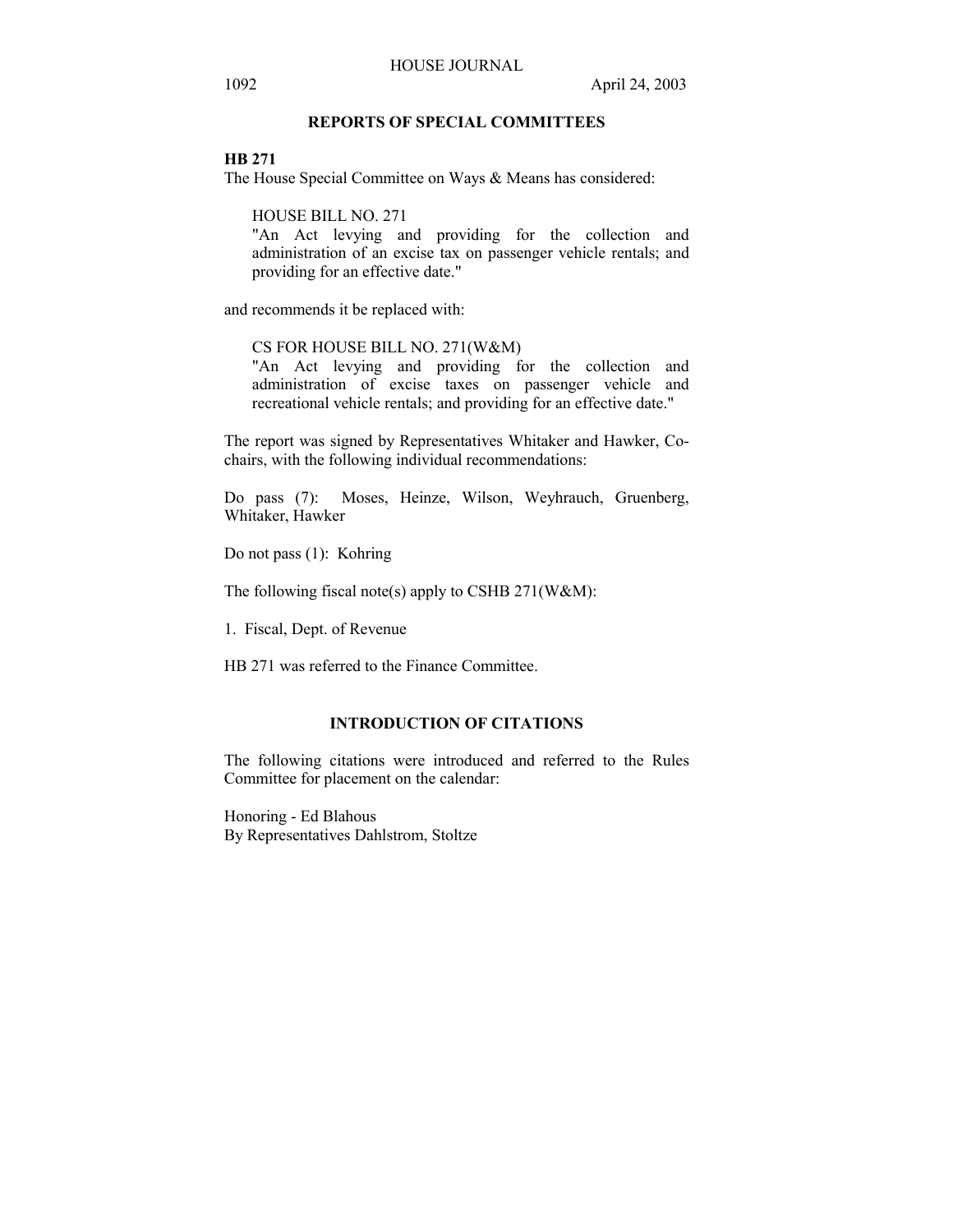Honoring - Elmendorf Air Force Base 3rd Services Squadron By Representative Dahlstrom

# **INTRODUCTION, FIRST READING, AND REFERENCE OF HOUSE RESOLUTIONS**

## **HCR 18**

HOUSE CONCURRENT RESOLUTION NO. 18 by Representative Gatto:

Establishing the Joint Legislative Charter School Task Force.

was read the first time and referred to the Health, Education & Social Services Committee, the House Special Committee on Education and the Finance Committee.

#### **HCR 19**

HOUSE CONCURRENT RESOLUTION NO. 19 by Representatives Kapsner, Kott, Guttenberg, McGuire, Hawker, Morgan, Meyer, Heinze, Gara, Kookesh, Gruenberg, Cissna, Kerttula, Berkowitz, Ogg, Williams, Foster, Croft, Crawford, Lynn, and Fate:

Urging implementation of an Alaska history curriculum in public schools.

was read the first time and referred to the Health, Education & Social Services Committee and the House Special Committee on Education.

# **INTRODUCTION, FIRST READING, AND REFERENCE OF HOUSE BILLS**

## **HB 198**

SPONSOR SUBSTITUTE FOR HOUSE BILL NO. 198 by Representatives Kohring, Rokeberg, Chenault, and Wolf, entitled:

"An Act providing for a reduction of royalty on certain oil produced from Cook Inlet submerged land."

was read the first time and referred to the House Special Committee on Oil & Gas and the Resources and Finance Committees.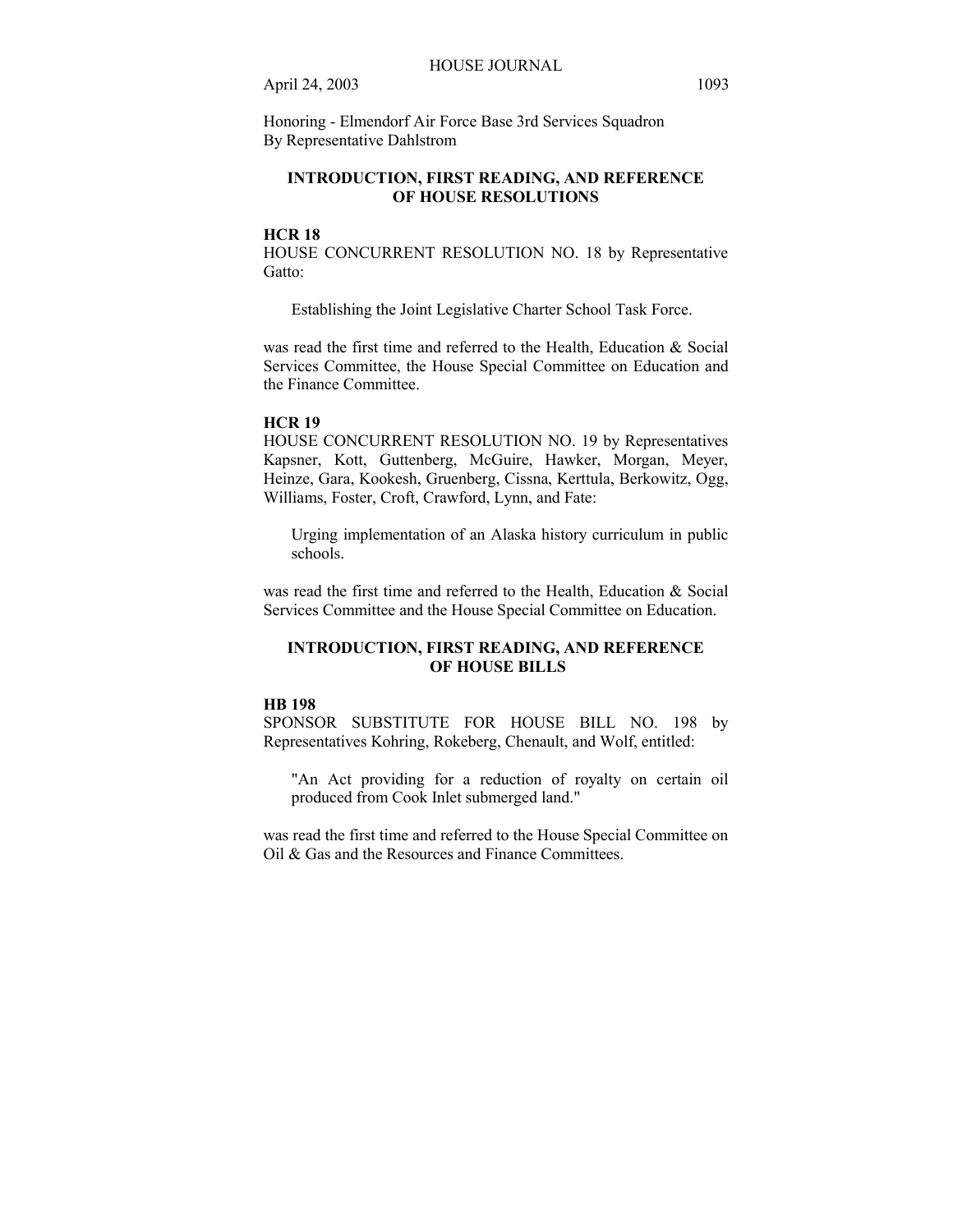## **HB 283**

HOUSE BILL NO. 283 by Representative Fate, entitled:

"An Act relating to limitations on coal leases."

was read the first time and referred to the Resources Committee.

# **CONSIDERATION OF THE DAILY CALENDAR**

# **SECOND READING OF HOUSE BILLS**

# **HB 92**

The following was read the second time:

HOUSE BILL NO. 92

"An Act relating to reports by members of the clergy and custodians of clerical records who have reasonable cause to suspect that a child has suffered harm as a result of child abuse or neglect."

with the: Journal Page

| 633 |
|-----|
| 633 |
| 633 |
| 959 |
| 960 |
| 960 |
|     |

Representative Coghill moved and asked unanimous consent that the following committee substitute be adopted in lieu of the original bill:

CS FOR HOUSE BILL NO. 92(JUD)

"An Act relating to reports by members of the clergy who have reasonable cause to suspect that a child has suffered harm as a result of child abuse or neglect."

Representative Gruenberg objected.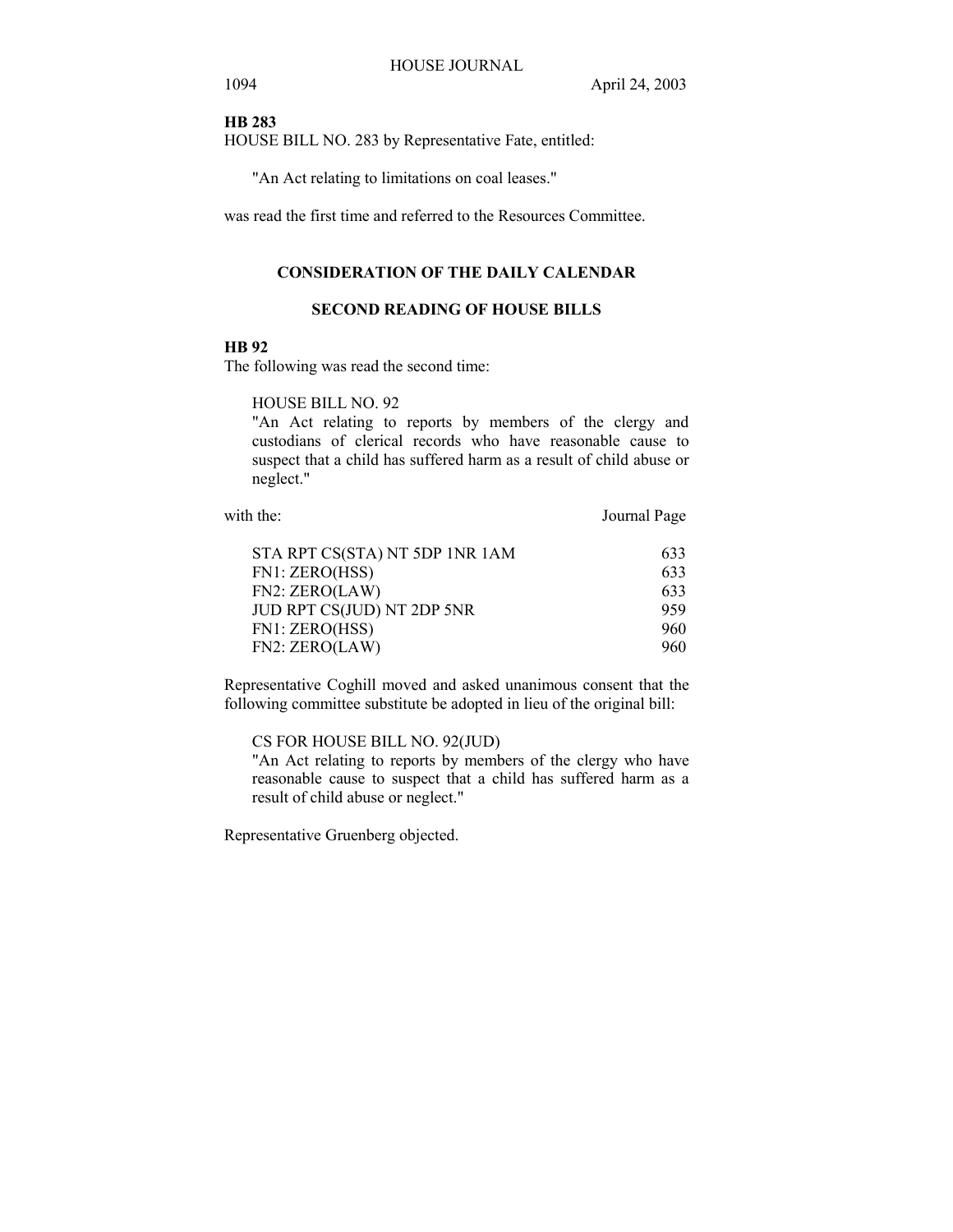The House stood at ease for a Majority and Minority Caucus at  $11:10a \text{ m}$ 

# **AFTER AT EASE**

The Speaker called the House back to order at 11:40 a.m.

# **SECOND READING OF HOUSE BILLS**

(Continued)

# **HB 92**

A motion was before the House to adopt the following:

CS FOR HOUSE BILL NO. 92(JUD)

"An Act relating to reports by members of the clergy who have reasonable cause to suspect that a child has suffered harm as a result of child abuse or neglect."

The Speaker ruled that the motion was procedural.

Representative Berkowitz appealed the ruling of the Chair.

The question being: "Shall the House sustain the ruling of the Chair?" The roll was taken with the following result:

Sustain Ruling of the Chair

# **YEAS: 28 NAYS: 10 EXCUSED: 1 ABSENT: 1**

Yeas: Anderson, Chenault, Coghill, Dahlstrom, Fate, Foster, Gatto, Harris, Hawker, Heinze, Holm, Kohring, Kott, Lynn, Masek, McGuire, Meyer, Morgan, Ogg, Rokeberg, Samuels, Seaton, Stoltze, Weyhrauch, Whitaker, Williams, Wilson, Wolf

Nays: Berkowitz, Cissna, Crawford, Croft, Gara, Gruenberg, Guttenberg, Kerttula, Kookesh, Moses

Excused: Joule

Absent: Kapsner

And so, the ruling of the Chair was sustained.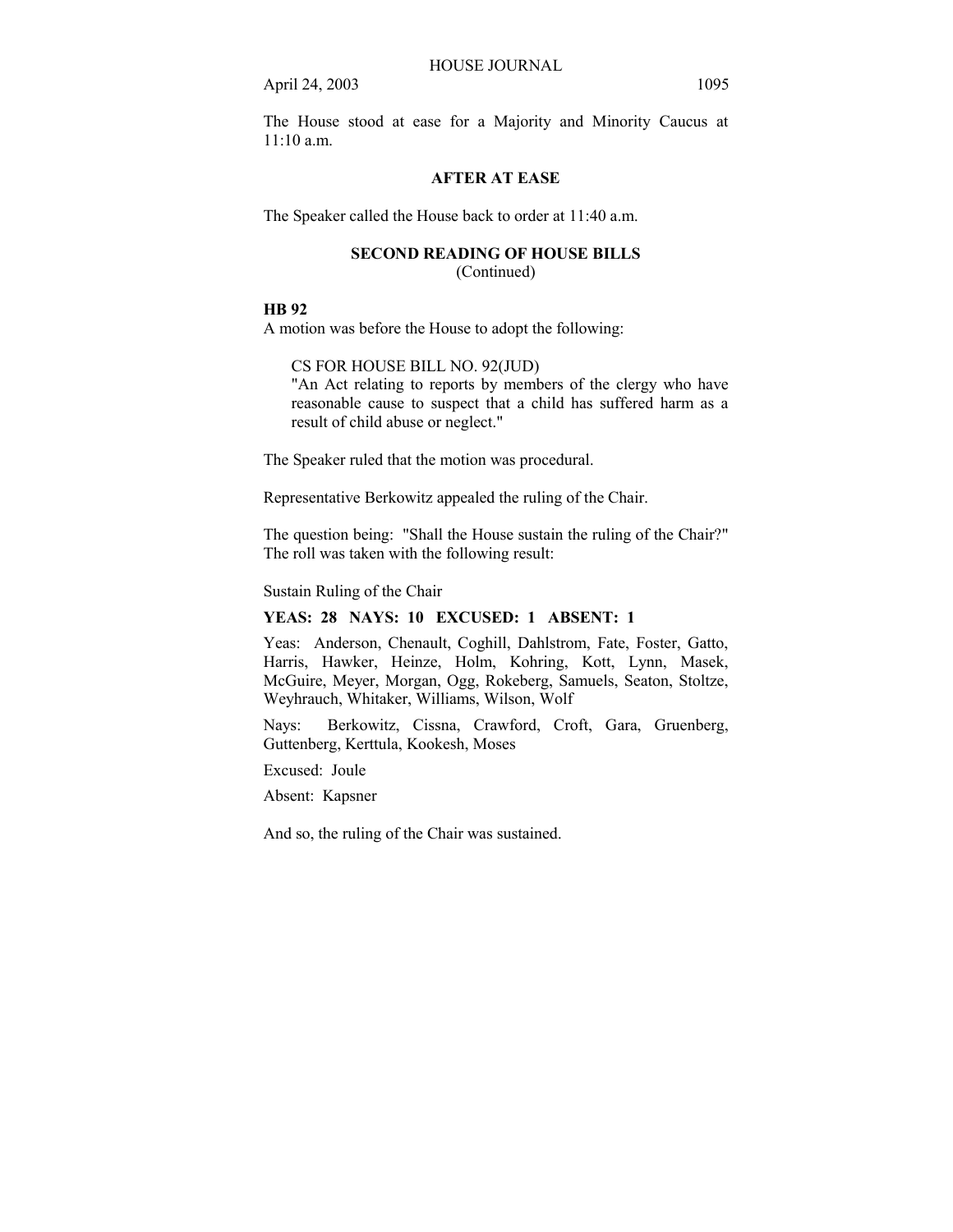The question being: "Shall the Judiciary Committee Substitute be adopted?" The roll was taken with the following result:

HB 92 Second Reading Adopt Judiciary CS

## **YEAS: 33 NAYS: 5 EXCUSED: 1 ABSENT: 1**

Yeas: Anderson, Chenault, Coghill, Crawford, Croft, Dahlstrom, Fate, Foster, Gara, Gatto, Guttenberg, Harris, Hawker, Heinze, Holm, Kerttula, Kohring, Kott, Lynn, Masek, McGuire, Meyer, Morgan, Ogg, Rokeberg, Samuels, Seaton, Stoltze, Weyhrauch, Whitaker, Williams, Wilson, Wolf

Nays: Berkowitz, Cissna, Gruenberg, Kookesh, Moses

Excused: Joule

Absent: Kapsner

And so, CSHB 92(JUD) was adopted.

Representative Coghill moved and asked unanimous consent that the following members be excused from a call of the House. There being no objection, the members were excused as noted:

Representative Rokeberg - from noon to 1:00 p.m., today

Representative Williams - from noon to 1:00 p.m., today

Amendment No. 1 was offered by Representative Seaton:

### Page 2, line 9:

 Delete all material. Insert a new paragraph to read:

 **(9) clergy members, except as provided in AS 47.17.021 and except that, notwithstanding other provisions of this section or this chapter, a clergy member is not required to report a reasonable suspicion of harm to a child if the clergy member believes that the harm comes only from neglect.**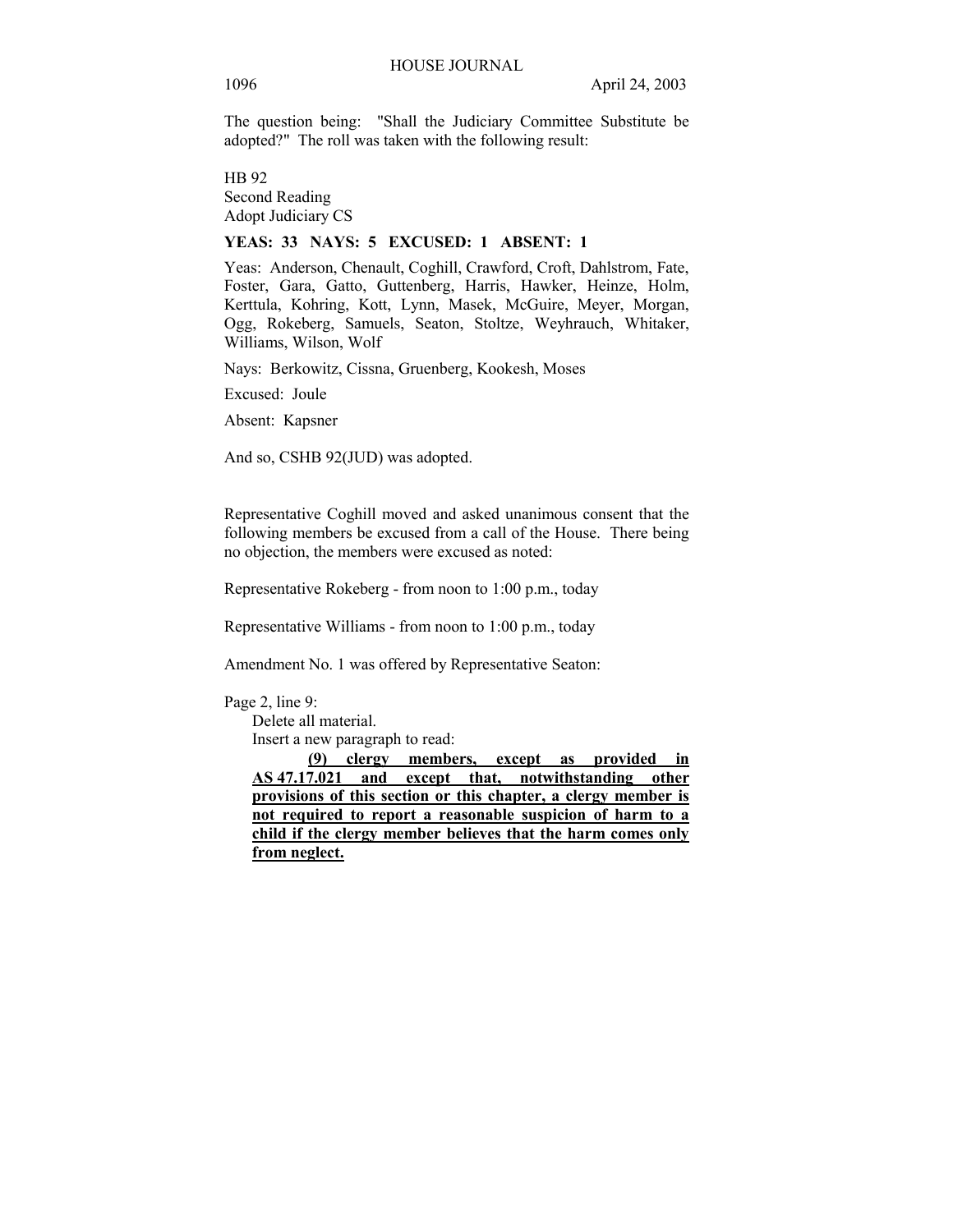Page 2, lines 25 and 29: Delete "or neglect"

Representative Seaton moved and asked unanimous consent that Amendment No. 1 be adopted.

Representative McGuire objected.

The question being: "Shall Amendment No. 1 be adopted?" The roll was taken with the following result:

# CSHB 92(JUD)

Second Reading Amendment No. 1

## **YEAS: 8 NAYS: 29 EXCUSED: 3 ABSENT: 0**

Yeas: Anderson, Chenault, Cissna, Coghill, Fate, Holm, Seaton, Weyhrauch

Nays: Berkowitz, Crawford, Croft, Dahlstrom, Foster, Gara, Gatto, Gruenberg, Guttenberg, Harris, Hawker, Heinze, Kapsner, Kerttula, Kohring, Kookesh, Kott, Lynn, Masek, McGuire, Meyer, Morgan, Moses, Ogg, Samuels, Stoltze, Whitaker, Wilson, Wolf

Excused: Joule, Rokeberg, Williams

Kapsner changed from "Yea" to "Nay".

And so, Amendment No. 1 was not adopted.

Amendment No. 2 was offered by Representative Gruenberg:

```
Page 2, line 12: 
Delete "({b})(1)" Insert "(b)"
```
Page 2, lines 13 - 22:

Delete all material.

 Insert "clergy member who acquires knowledge of or reasonable cause to suspect child abuse or neglect during a confidential communication made to the clergy member in that individual's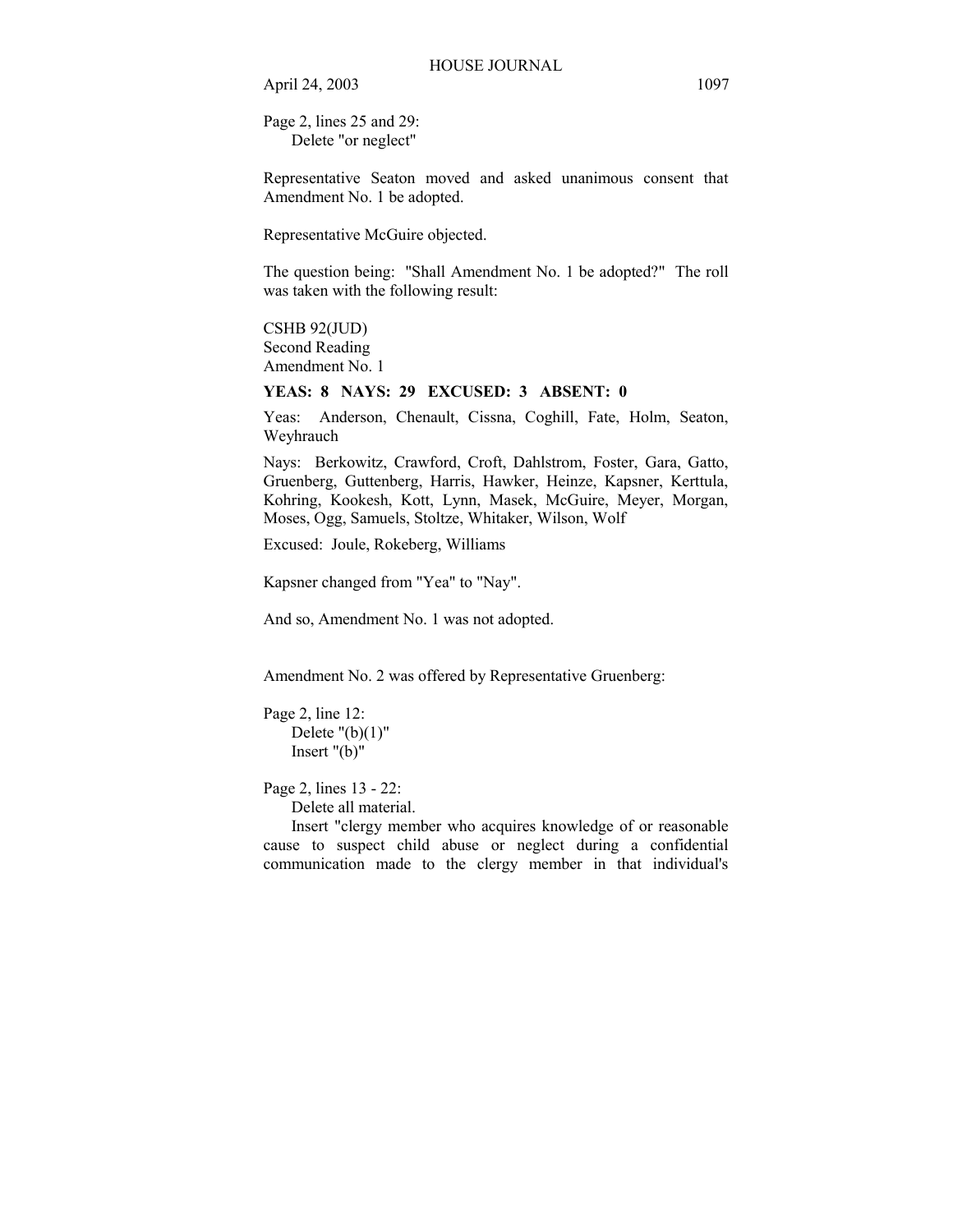professional character as spiritual advisor. A communication is confidential if made privately and not intended by the non-clergy person for further disclosure."

Page 2, line 24: Delete "(1)" Page 2, lines 27 - 29: Delete "; or (2) prevent a clergy member from reporting known or suspected child abuse or neglect"

Representative Gruenberg moved and asked unanimous consent that Amendment No. 2 be adopted.

Representative Croft objected.

The question being: "Shall Amendment No. 2 be adopted?" The roll was taken with the following result:

CSHB 92(JUD) Second Reading Amendment No. 2

#### **YEAS: 8 NAYS: 29 EXCUSED: 3 ABSENT: 0**

Yeas: Anderson, Berkowitz, Cissna, Gruenberg, Holm, Kott, Seaton, Weyhrauch

Nays: Chenault, Coghill, Crawford, Croft, Dahlstrom, Fate, Foster, Gara, Gatto, Guttenberg, Harris, Hawker, Heinze, Kapsner, Kerttula, Kohring, Kookesh, Lynn, Masek, McGuire, Meyer, Morgan, Moses, Ogg, Samuels, Stoltze, Whitaker, Wilson, Wolf

Excused: Joule, Rokeberg, Williams

And so, Amendment No. 2 was not adopted.

\*\*Representative Cissna, who had been previously excused from a call of the House (page 1078), left the Chamber.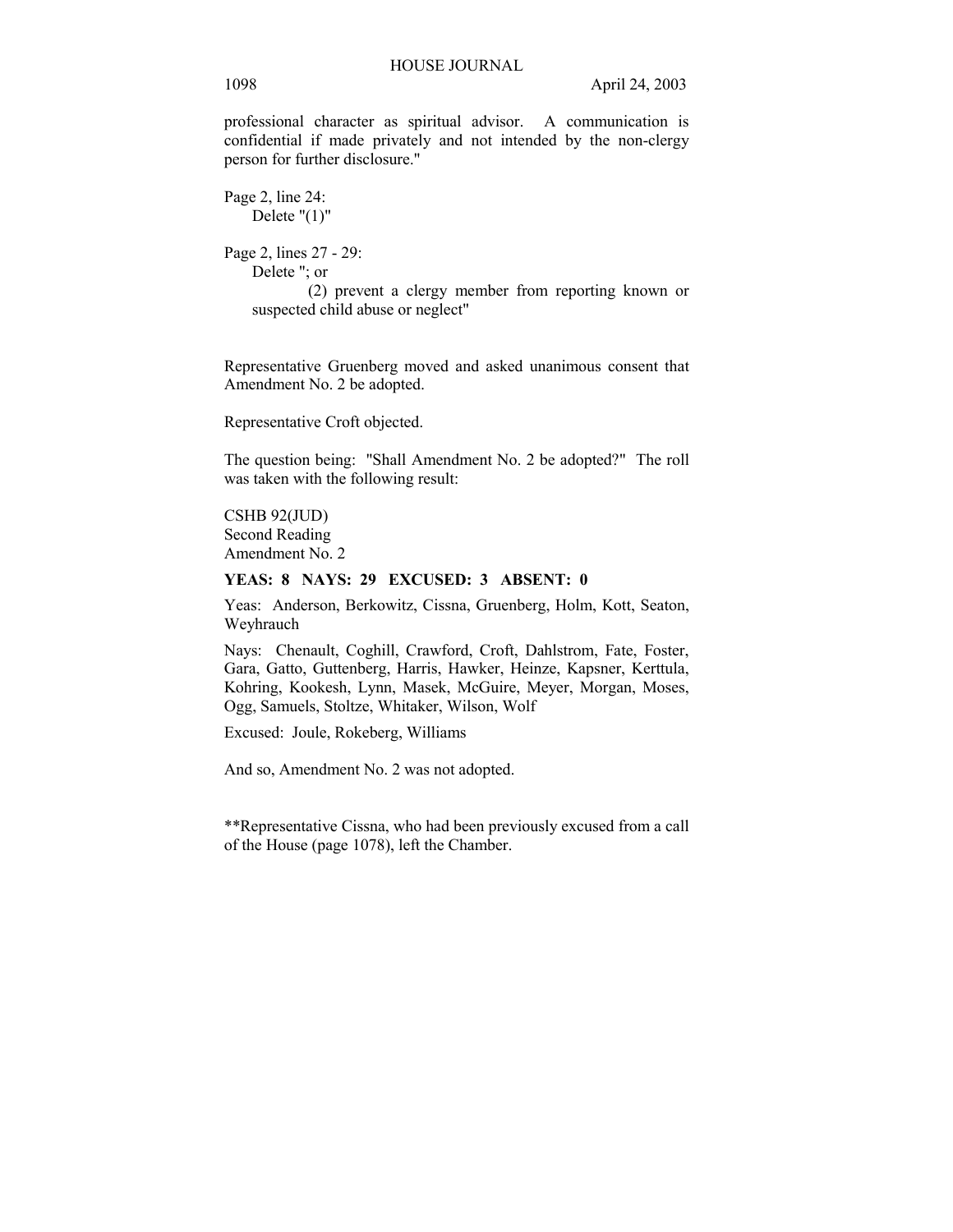Amendment No. 3 was offered by Representative Berkowitz:

Page 2, line 20: Delete "canon law or"

Representative Berkowitz moved and asked unanimous consent that Amendment No. 3 be adopted.

Representative Lynn objected.

Representative Berkowitz moved and asked unanimous consent to withdraw Amendment No. 3. There being no objection, it was so ordered.

New Amendment No. 3 was offered by Representative Berkowitz:

Page 2, line 20: Delete "canon" Insert "religious"

Representative Berkowitz moved and asked unanimous consent that New Amendment No. 3 be adopted.

Representative Gara objected.

Representative Berkowitz moved and asked unanimous consent to withdraw New Amendment No. 3. There being no objection, it was so ordered.

Amendment No. 3 was again offered by Representative Berkowitz:

Page 2, line 20: Delete "canon law or"

Representative Berkowitz moved and asked unanimous consent that Amendment No. 3 be adopted.

Representative Coghill objected.

Representative Masek placed a call of the House and lifted the call.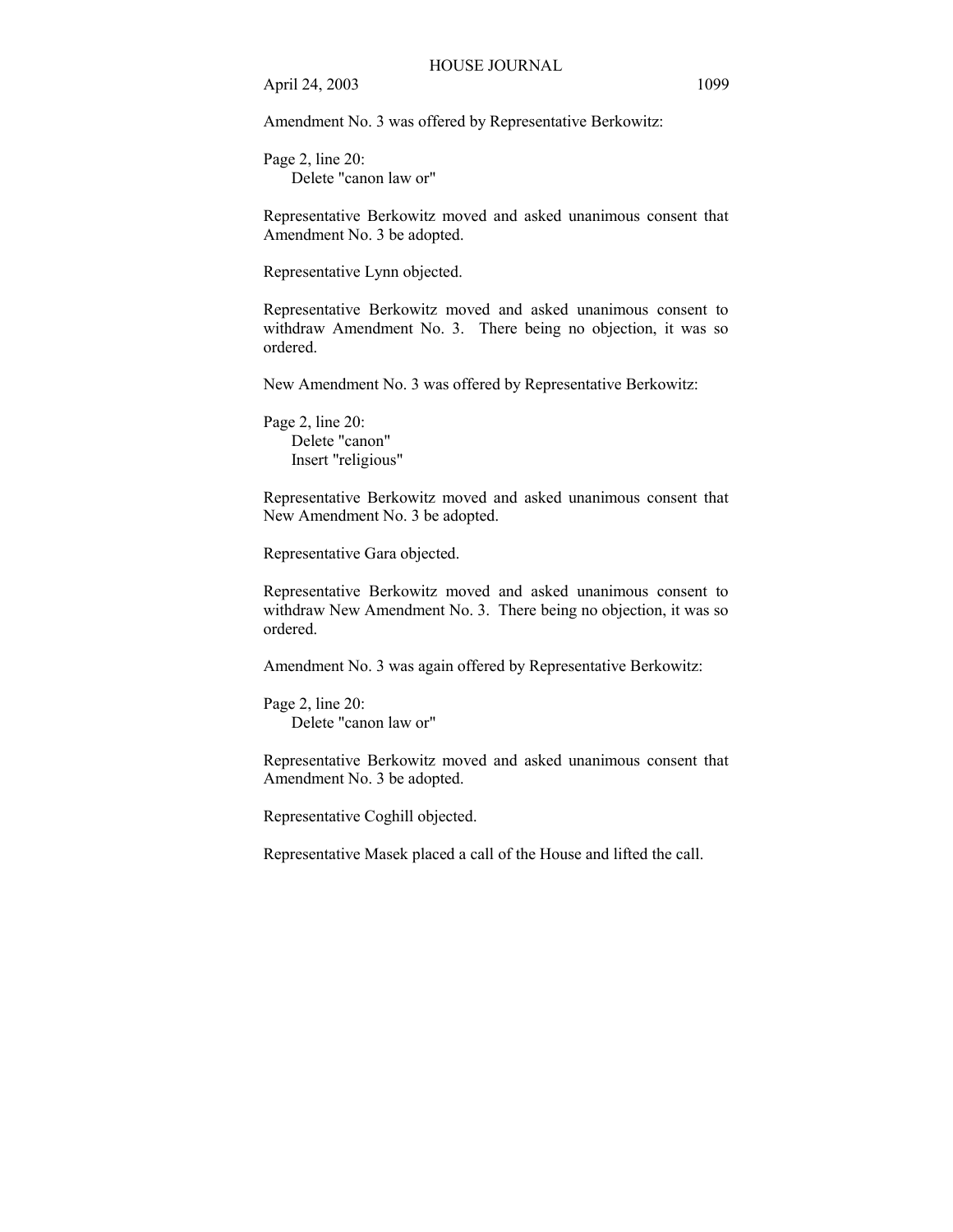Representative Coghill withdrew the objection.

There being no further objection, Amendment No. 3 was adopted.

Representative Coghill moved and asked unanimous consent that CSHB 92(JUD) am be considered engrossed, advanced to third reading, and placed on final passage.

Objection was heard.

CSHB 92(JUD) am will advance to third reading on tomorrow's calendar.

### **HB 151**

The following was read the second time:

HOUSE BILL NO. 151

"An Act relating to claims and court actions for defects in the design, construction, and remodeling of certain dwellings; limiting when certain court actions may be brought; and amending Rules 79 and 82, Alaska Rules of Civil Procedure."

| with the:               | Journal Page |
|-------------------------|--------------|
| L&C RPT $CS(L&C)$ 7DP   | 707          |
| FN1: ZERO(H.L&C/CED)    | 708          |
| JUD RPT CS(JUD) 3DP 2NR | 1004         |
| FN1: ZERO(H.L&C/CED)    | 1004         |

Representative Coghill moved and asked unanimous consent that the following committee substitute be adopted in lieu of the original bill:

CS FOR HOUSE BILL NO. 151(JUD) (same title)

There being no objection, it was so ordered.

Representative Coghill moved and asked unanimous consent that Representative Gara be excused from a call of the House today from 1:05 p.m. until 2:00 p.m. There being no objection, it was so ordered.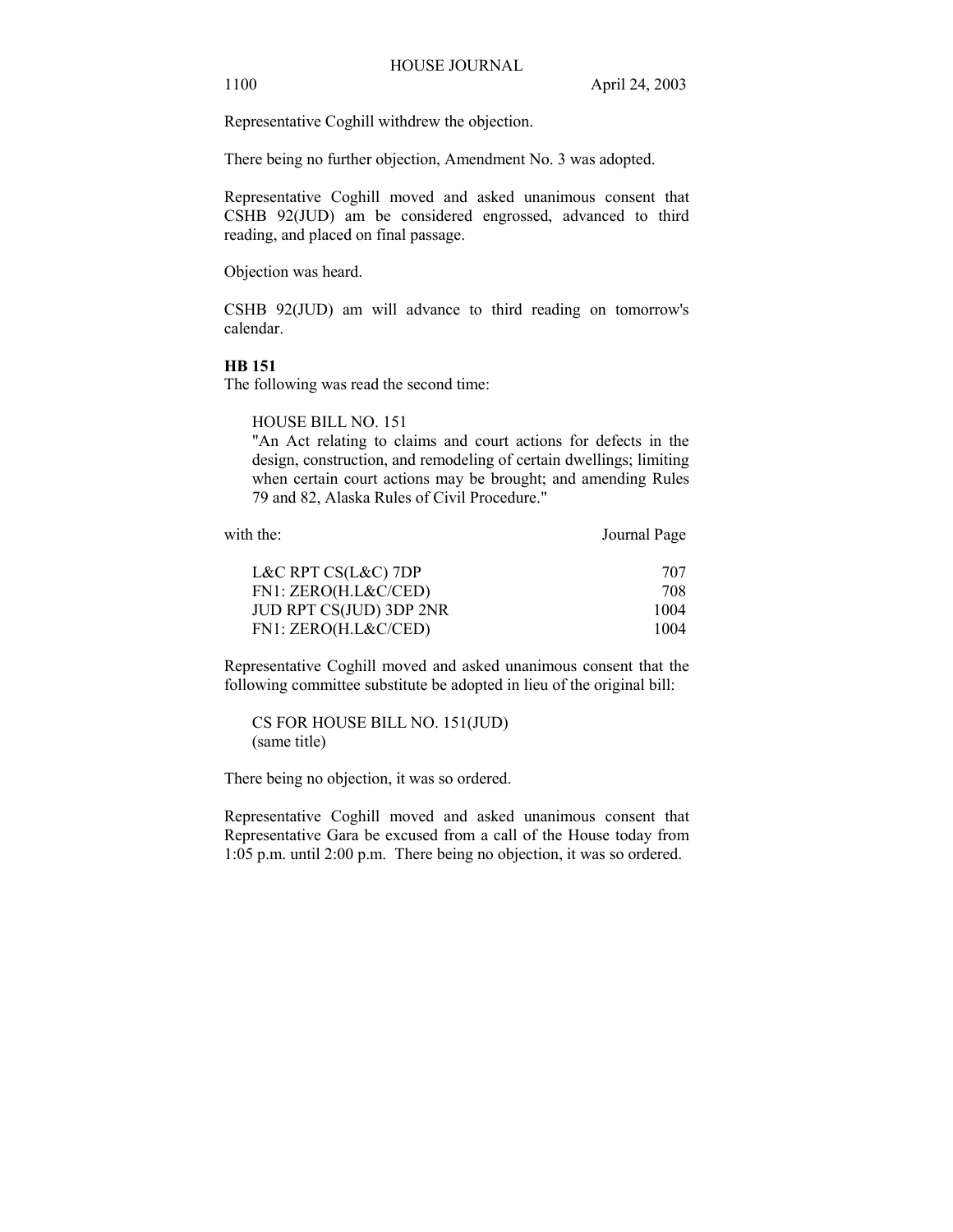Amendment No. 1 was offered by Representatives Gara, Meyer, and McGuire<sup>.</sup>

Page 6, line 5:

Delete all material.

 Insert ""Notice of Potential Claims Must Be Provided Within One Year." This form shall be contained on a separate page, and must be signed by the purchaser or purchaser's authorized representative. The signature of either spouse to a building or remodeling contract shall be deemed as authorization of both spouses."

Representative Gara moved and asked unanimous consent that Amendment No. 1 be adopted.

Representative Wilson objected.

Representative Wilson placed a call of the House and lifted the call.

Representative Wilson withdrew the objection.

There being no further objection, Amendment No. 1 was adopted.

Representative Coghill moved and asked unanimous consent that CSHB 151(JUD) am be considered engrossed, advanced to third reading, and placed on final passage. There being no objection, it was so ordered.

CSHB 151(JUD) am was read the third time.

Representative Berkowitz moved and asked unanimous consent that he be allowed to abstain from voting because of a conflict of interest. Objection was heard, and Representative Berkowitz was required to vote.

Representative Coghill moved and asked unanimous consent that Representative Rokeberg's previous excuse from a call of the House today (page 1096) be extended until 1:30 p.m. There being no objection, it was so ordered.

\*\*The presence of Representative Williams was noted.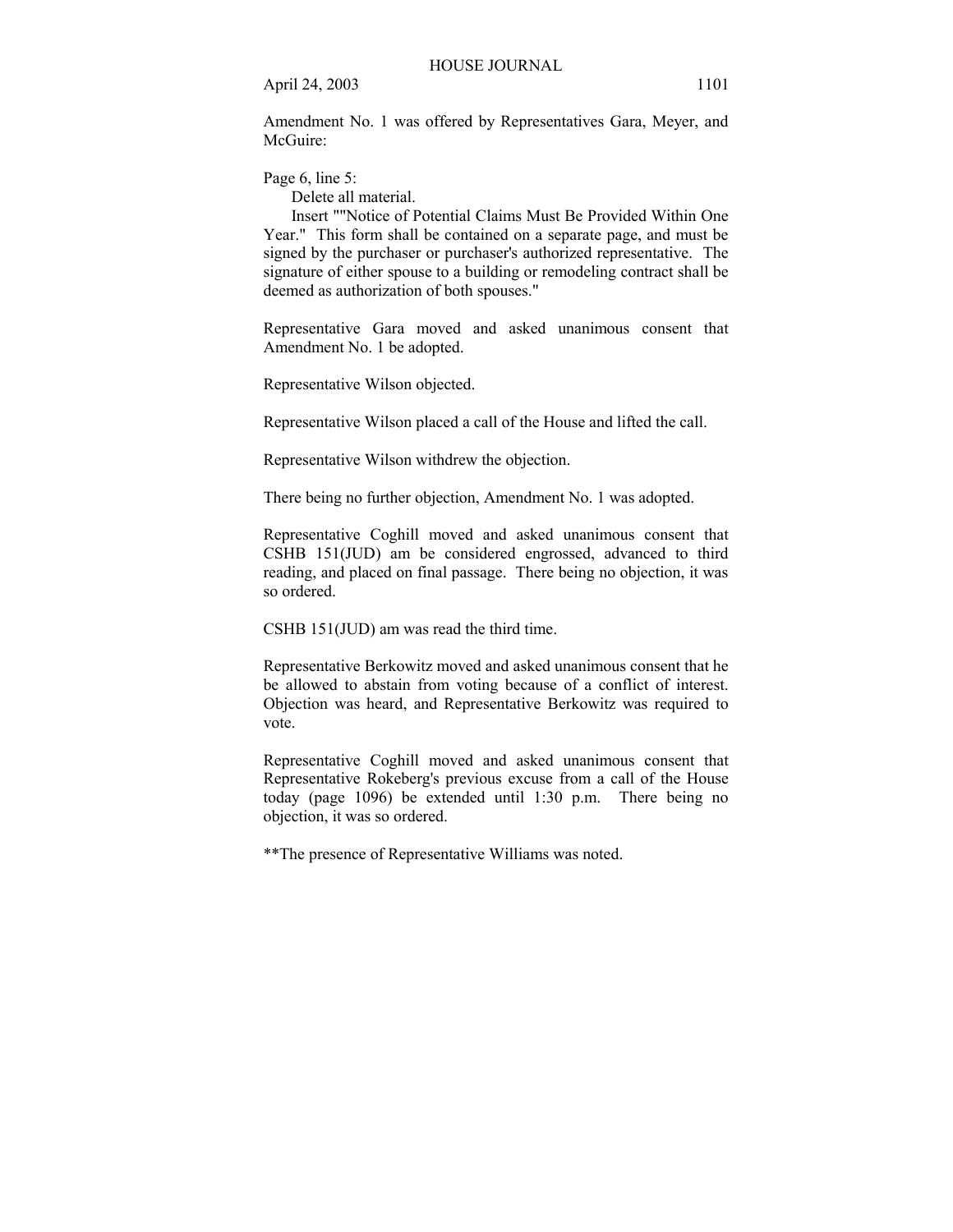The question being: "Shall CSHB 151(JUD) am pass the House?" The roll was taken with the following result:

CSHB 151(JUD) am Third Reading Final Passage

# **YEAS: 37 NAYS: 0 EXCUSED: 3 ABSENT: 0**

Yeas: Anderson, Berkowitz, Chenault, Coghill, Crawford, Croft, Dahlstrom, Fate, Foster, Gara, Gatto, Gruenberg, Guttenberg, Harris, Hawker, Heinze, Holm, Kapsner, Kerttula, Kohring, Kookesh, Kott, Lynn, Masek, McGuire, Meyer, Morgan, Moses, Ogg, Samuels, Seaton, Stoltze, Weyhrauch, Whitaker, Williams, Wilson, Wolf

Excused: Cissna, Joule, Rokeberg

And so, CSHB 151(JUD) am passed the House.

Representative Coghill moved and asked unanimous consent that the roll call on the passage of the bill be considered the roll call on the court rule changes. There being no objection, it was so ordered.

CSHB 151(JUD) am was referred to the Chief Clerk for engrossment.

\*\*Representative Gara, who had been previously excused from a call of the House today (page 1100), left the Chamber.

\*\*The presence of Representative Rokeberg was noted.

# **HB 256**

The following was read the second time:

HOUSE BILL NO. 256

"An Act relating to a dividend payment to the state made by the Alaska Housing Finance Corporation each fiscal year; and providing for an effective date."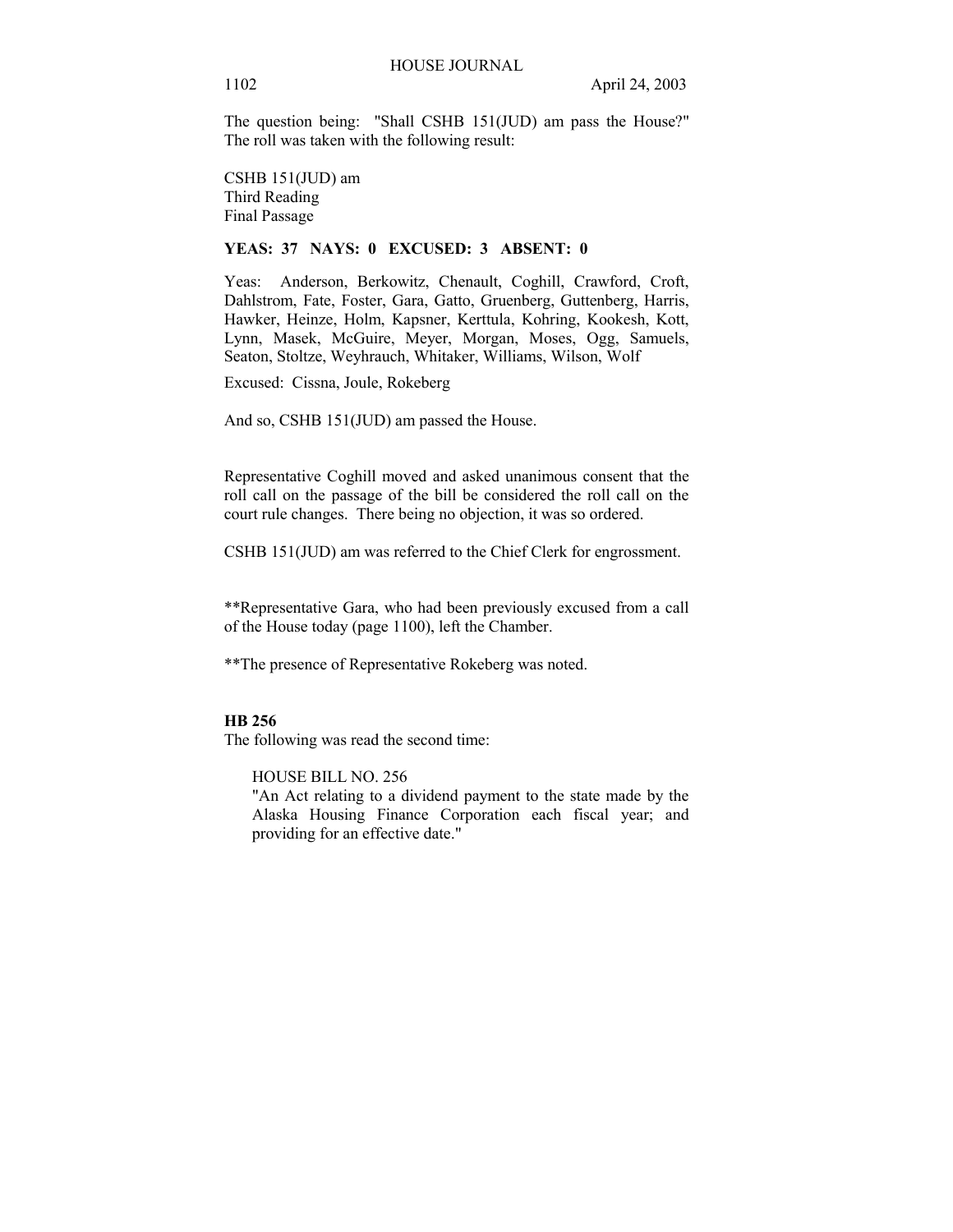with the: Journal Page

| FIN RPT 7DP 3NR | 1006 |
|-----------------|------|
| FN1: ZERO(REV)  | 1006 |

Representative Coghill moved and asked unanimous consent that HB 256 be considered engrossed, advanced to third reading, and placed on final passage. There being no objection, it was so ordered.

HB 256 was read the third time.

The question being: "Shall HB 256 pass the House?" The roll was taken with the following result:

HB 256 Third Reading Final Passage

# **YEAS: 35 NAYS: 1 EXCUSED: 3 ABSENT: 1**

Yeas: Anderson, Berkowitz, Chenault, Coghill, Crawford, Croft, Dahlstrom, Fate, Foster, Gatto, Gruenberg, Guttenberg, Harris, Hawker, Heinze, Holm, Kapsner, Kerttula, Kohring, Kookesh, Kott, Lynn, McGuire, Meyer, Morgan, Ogg, Rokeberg, Samuels, Seaton, Stoltze, Weyhrauch, Whitaker, Williams, Wilson, Wolf

Nays: Masek

Excused: Cissna, Gara, Joule

Absent: Moses

And so, HB 256 passed the House.

Representative Coghill moved and asked unanimous consent that the roll call on the passage of the bill be considered the roll call on the effective date clause. There being no objection, it was so ordered.

HB 256 was referred to the Chief Clerk for engrossment.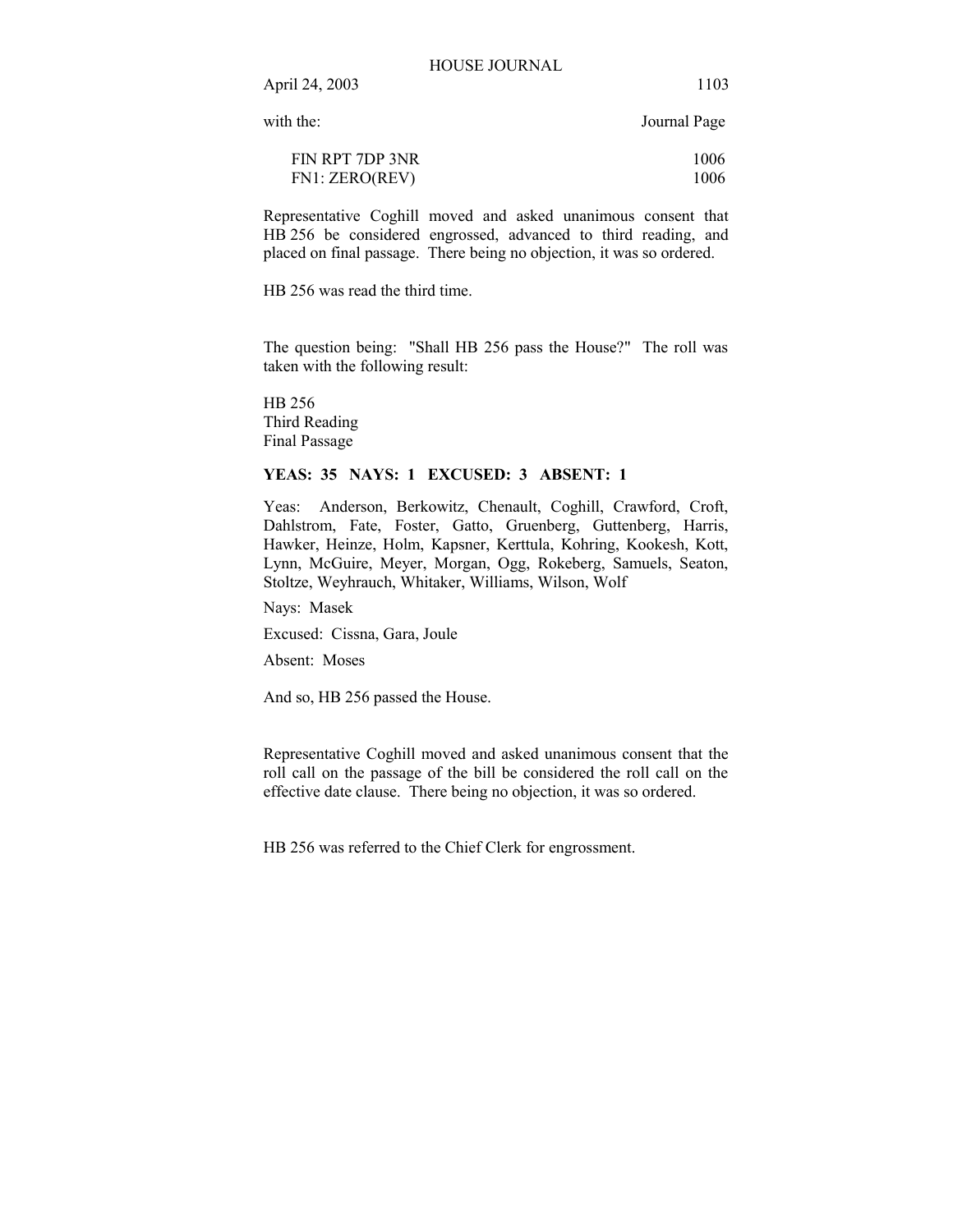# **THIRD READING OF HOUSE BILLS**

#### **HB 177**

The following, which was advanced to third reading from the April 23, 2003, calendar (page 1072), was read the third time:

CS FOR SPONSOR SUBSTITUTE FOR HOUSE BILL NO. 177(STA)

"An Act relating to concealed handguns."

The question being: "Shall CSSSHB 177(STA) pass the House?" The roll was taken with the following result:

CSSSHB 177(STA) Third Reading Final Passage

# **YEAS: 35 NAYS: 1 EXCUSED: 3 ABSENT: 1**

Yeas: Anderson, Berkowitz, Chenault, Coghill, Crawford, Croft, Dahlstrom, Fate, Foster, Gatto, Gruenberg, Guttenberg, Harris, Hawker, Heinze, Holm, Kapsner, Kohring, Kookesh, Kott, Lynn, Masek, McGuire, Meyer, Morgan, Ogg, Rokeberg, Samuels, Seaton, Stoltze, Weyhrauch, Whitaker, Williams, Wilson, Wolf

Nays: Kerttula

Excused: Cissna, Gara, Joule

Absent: Moses

And so, CSSSHB 177(STA) passed the House.

Representative Berkowitz gave notice of reconsideration of the vote on CSSSHB 177(STA) and it was taken up later.

# **SECOND READING OF HOUSE RESOLUTIONS**

# **HCR 16**

The following was read the second time: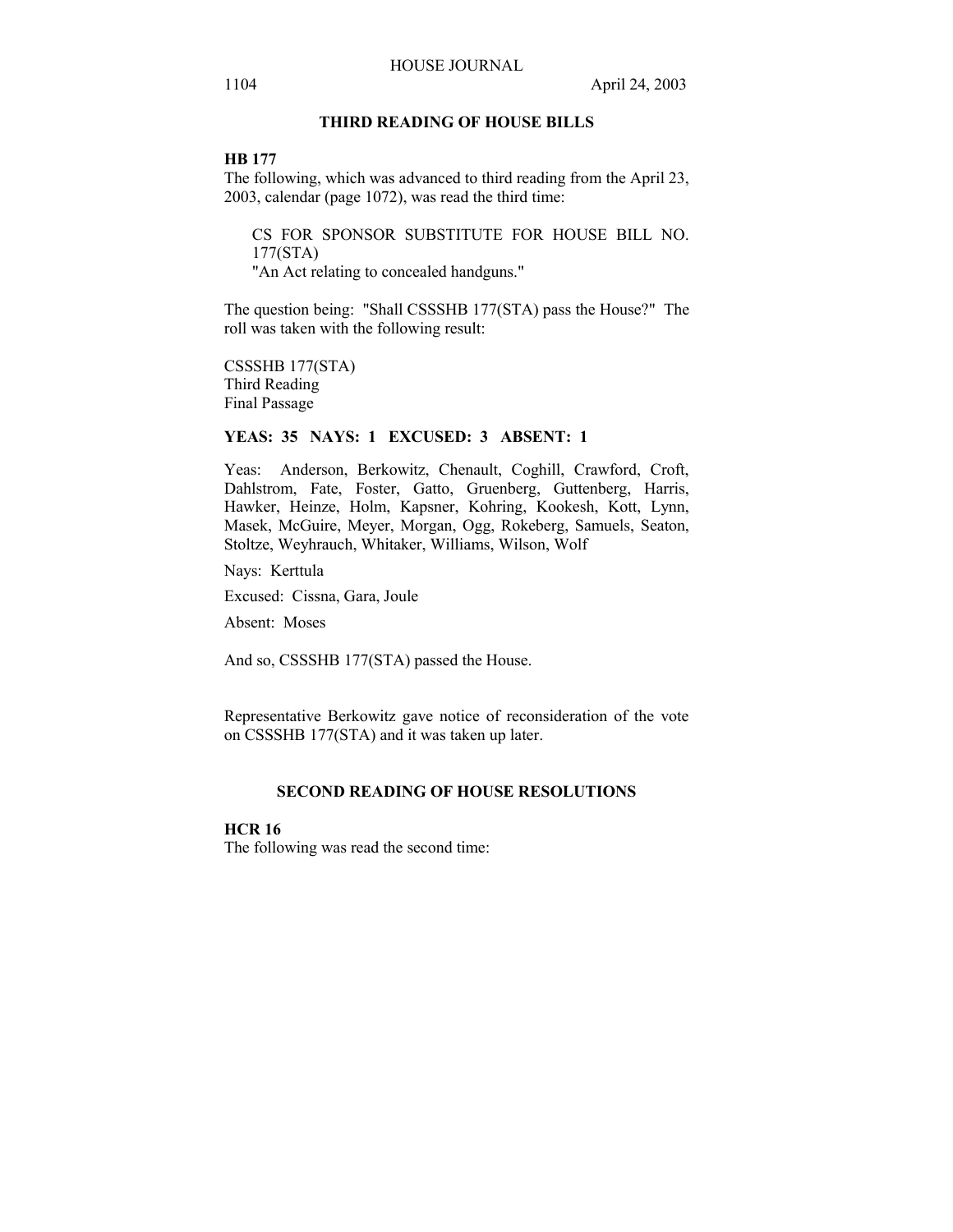## HOUSE CONCURRENT RESOLUTION NO. 16

Proposing amendments to the Uniform Rules of the Alaska State Legislature providing that the 2000 edition of "Mason's Manual of Legislative Procedure" shall implement the rules; and providing for an effective date for the amendments.

| with the:                  | Journal Page |
|----------------------------|--------------|
| RLS RPT CS(RLS) NT 4DP 2NR | 926          |
| FN1: ZERO(LEG)             | 927          |

Representative Coghill moved and asked unanimous consent that the following committee substitute be adopted in lieu of the original resolution:

CS FOR HOUSE CONCURRENT RESOLUTION NO. 16(RLS) Proposing amendments to the Uniform Rules of the Alaska State Legislature providing that the 2000 edition of "Mason's Manual of Legislative Procedure" shall implement the rules; relating to meetings of subcommittees and conference committees; and providing for an effective date for the amendments.

There being no objection, it was so ordered.

The question being: "Shall CSHCR 16(RLS) pass the House?" The roll was taken with the following result:

CSHCR 16(RLS) Second Reading Final Passage

# **YEAS: 36 NAYS: 0 EXCUSED: 3 ABSENT: 1**

Yeas: Anderson, Berkowitz, Chenault, Coghill, Crawford, Croft, Dahlstrom, Fate, Foster, Gatto, Gruenberg, Guttenberg, Harris, Hawker, Heinze, Holm, Kapsner, Kerttula, Kohring, Kookesh, Kott, Lynn, Masek, McGuire, Meyer, Morgan, Ogg, Rokeberg, Samuels, Seaton, Stoltze, Weyhrauch, Whitaker, Williams, Wilson, Wolf

Excused: Cissna, Gara, Joule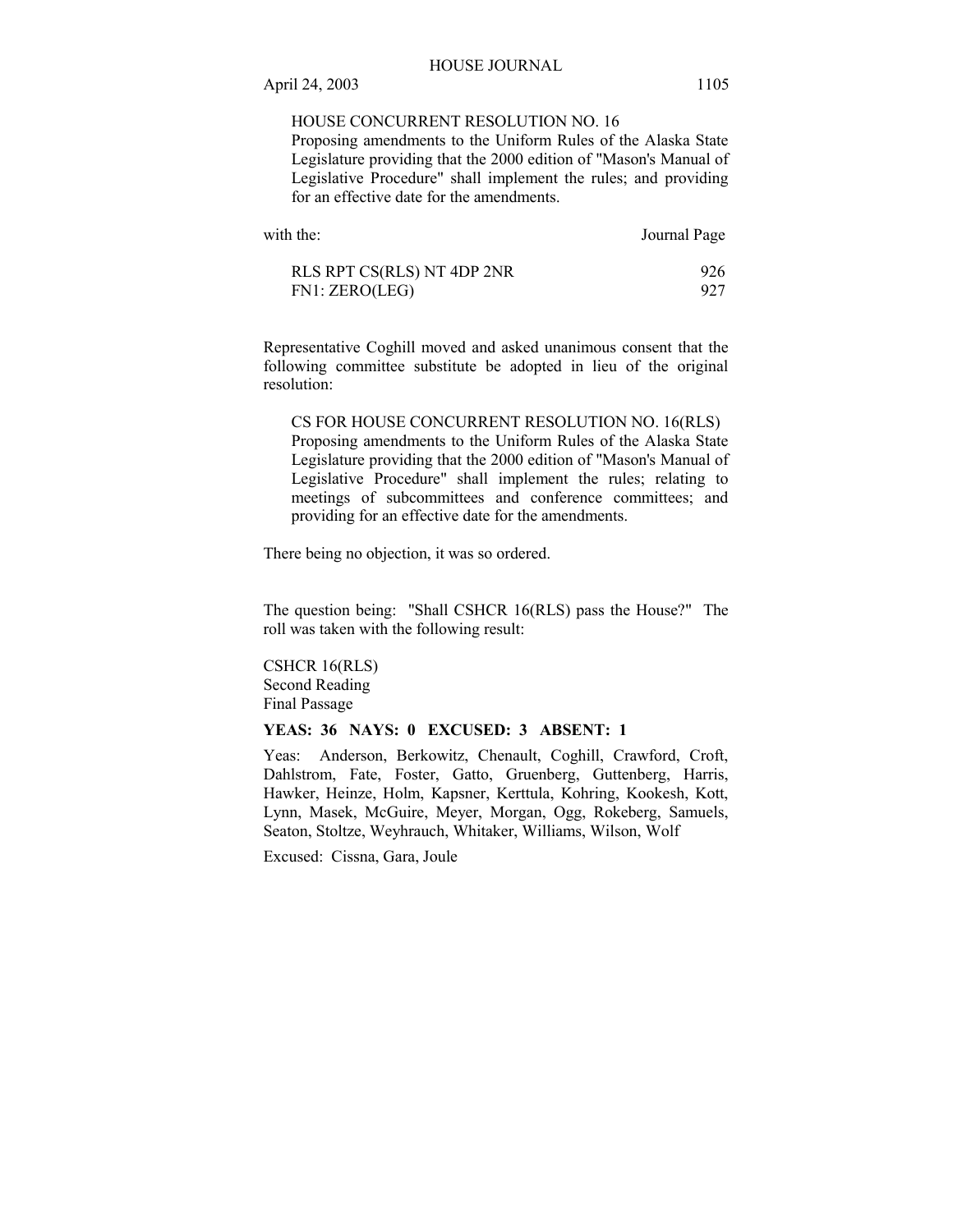Absent: Moses

And so, CSHCR 16(RLS) passed the House.

Representative Coghill moved and asked unanimous consent that the roll call on the passage of the resolution be considered the roll call on the effective date clause. There being no objection, it was so ordered.

Representative Berkowitz gave notice of reconsideration of the vote on CSHCR 16(RLS).

# **LEGISLATIVE CITATIONS**

Representative Coghill moved and asked unanimous consent that the House approve the citations on the calendar. There being no objection, the following citations were approved and sent to enrolling:

Honoring - Matthew Van Daele, Veterans of Foreign Wars, Voice of Democracy Alaska Department Winner

By Representatives Ogg, Kott, Anderson, Berkowitz, Chenault, Cissna, Coghill, Crawford, Croft, Dahlstrom, Fate, Gara, Gatto, Guttenberg, Harris, Hawker, Heinze, Holm, Kapsner, Kerttula, Kohring, Masek, McGuire, Meyer, Morgan, Rokeberg, Samuels, Seaton, Stoltze, Weyhrauch, Whitaker, Williams, Wilson, Wolf

Commemorating - National Be Kind to Animals Week, May 4 - 10, 2003

By Representatives Meyer, Kott, Anderson, Berkowitz, Chenault, Cissna, Coghill, Crawford, Croft, Dahlstrom, Gara, Gatto, Guttenberg, Harris, Hawker, Heinze, Holm, Kapsner, Kerttula, Kohring, Masek, McGuire, Morgan, Ogg, Rokeberg, Samuels, Seaton, Stoltze, Weyhrauch, Williams, Wilson, Wolf

# **CONCUR IN SENATE AMENDMENTS**

# **HJR 13**

Representative Coghill moved and asked unanimous consent that the House consider the Senate message (page 1087) on the following at this time: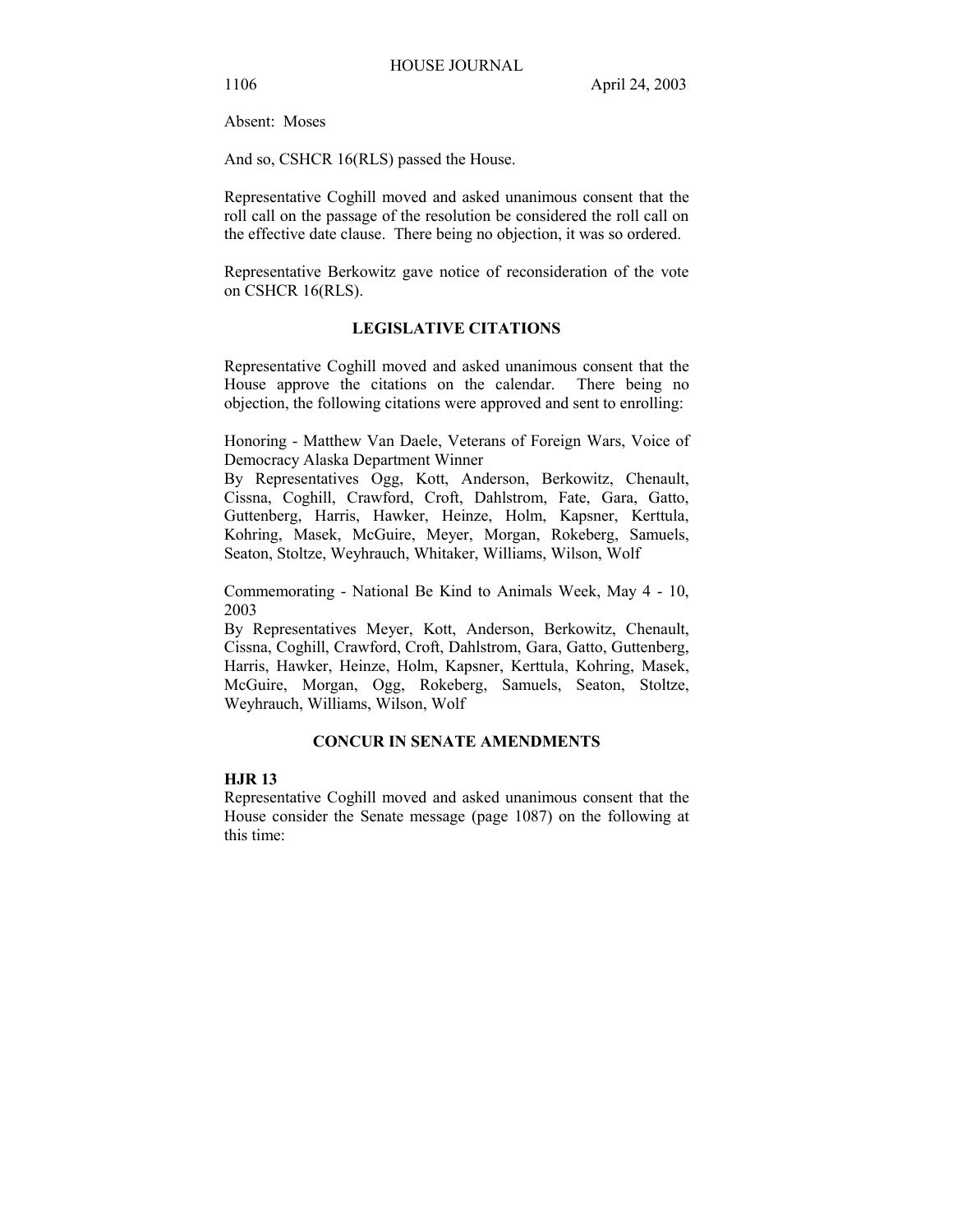# CS FOR HOUSE JOINT RESOLUTION NO. 13(HES) Urging adoption of the Alaska recommendations for implementing the No Child Left Behind Act of 2001.

and

SENATE CS FOR CS FOR HOUSE JOINT RESOLUTION NO. 13(HES) (same title)

There being no objection, it was so ordered.

Representative Coghill moved that the House concur in the Senate amendment to CSHJR 13(HES), thus adopting SCS CSHJR 13(HES), and recommended that the members vote yes.

The question being: "Shall the House concur in the Senate amendment to CSHJR 13(HES)?" The roll was taken with the following result:

SCS CSHJR 13(HES) Concur

# **YEAS: 35 NAYS: 0 EXCUSED: 3 ABSENT: 2**

Yeas: Anderson, Berkowitz, Chenault, Coghill, Crawford, Croft, Dahlstrom, Fate, Foster, Gatto, Gruenberg, Guttenberg, Harris, Hawker, Heinze, Holm, Kerttula, Kohring, Kookesh, Kott, Lynn, Masek, McGuire, Meyer, Morgan, Ogg, Rokeberg, Samuels, Seaton, Stoltze, Weyhrauch, Whitaker, Williams, Wilson, Wolf

Excused: Cissna, Gara, Joule

Absent: Kapsner, Moses

And so, the House concurred in the Senate amendment, thus adopting SCS CSHJR 13(HES).

The Chief Clerk notified the Senate.

SCS CSHJR 13(HES) was referred to the Chief Clerk for enrollment.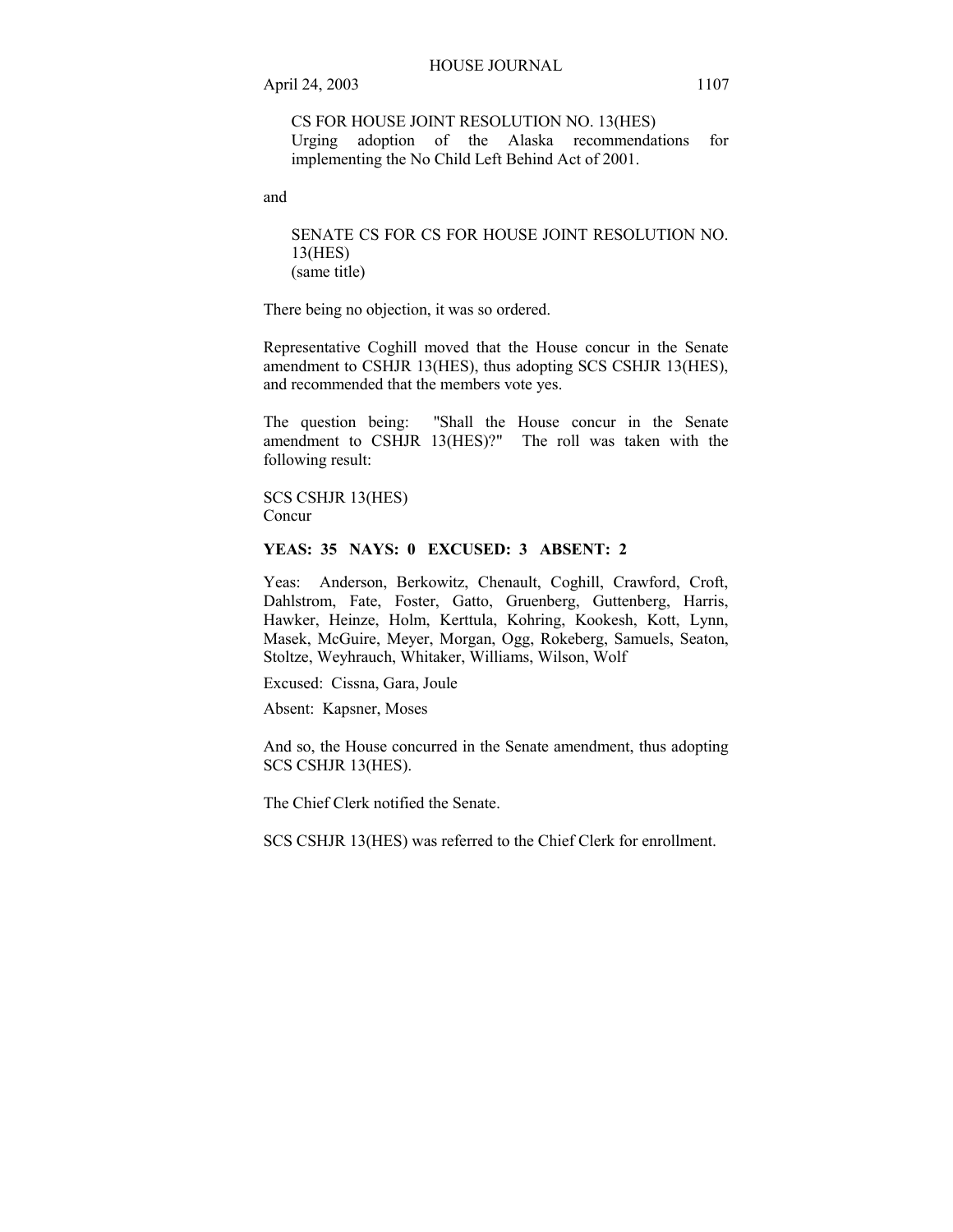# **UNFINISHED BUSINESS**

#### **HB 250**

The Speaker added a Finance Committee referral to follow the State Affairs Committee referral for the following:

#### HOUSE BILL NO. 250

"An Act relating to protests of state contract awards, to claims on state contracts, to the arbitration of certain state construction contract claims, and to hearings and appeals under the State Procurement Code; making conforming amendments in the State Procurement Code; and providing for an effective date."

HB 250 is in the State Affairs Committee.

# **HB 277**

The Speaker added a Resources Committee referral to precede the Labor & Commerce Committee referral for the following:

# HOUSE BILL NO. 277

"An Act relating to the powers of the Regulatory Commission of Alaska in regard to intrastate pipeline transportation services and pipeline facilities, to the rate of interest for funds to be paid by pipeline shippers or carriers at the end of a suspension of tariff filing, and to the prospective application of increased standards on regulated pipeline utilities; allowing the commission to accept rates set in conformity with a settlement agreement between the state and one or more pipeline carriers and to enforce the terms of a settlement agreement in regard to intrastate rates; and providing for an effective date."

HB 277 is in the House Special Committee on Oil & Gas.

## **HB 99**

The Speaker added a Finance Committee referral to follow the Labor & Commerce Committee referral for the following:

HOUSE BILL NO. 99

"An Act relating to insurance for and work on certain motor vehicle repairs; and providing for an effective date."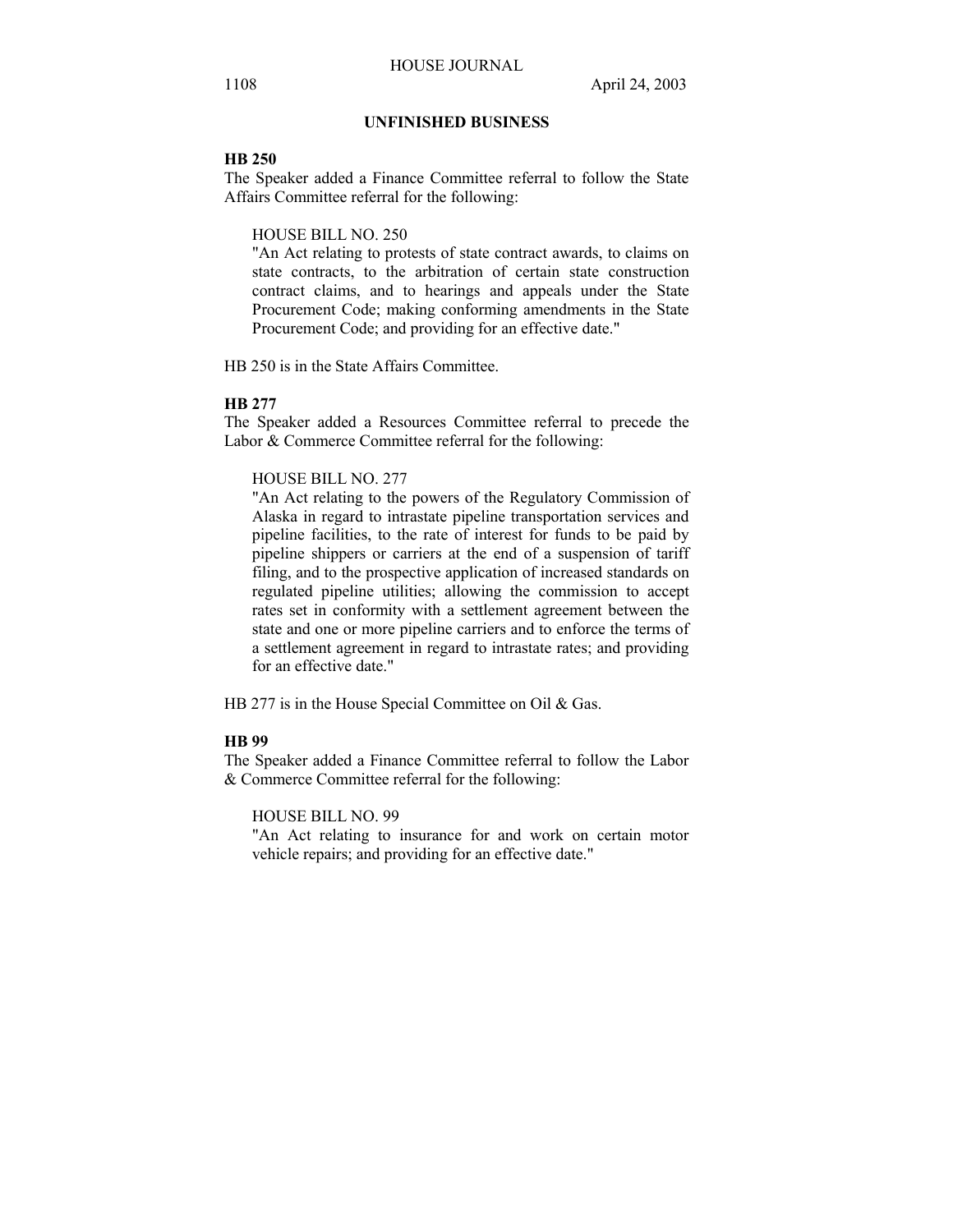HB 99 is in the Transportation Committee.

#### **SB 49**

The Speaker waived the State Affairs Committee referral for the following at the request of Representative Weyhrauch, Chair:

# CS FOR SENATE BILL NO. 49(STA)

"An Act making corrective amendments to the Alaska Statutes as recommended by the revisor of statutes; and providing for an effective date."

CSSB 49(STA) was removed from the State Affairs Committee and referred to the Judiciary Committee.

\*\*The presence of Representative Gara was noted.

#### **RECONSIDERATION**

#### **HB 177**

Representative Croft moved and asked unanimous consent that reconsideration of CSSSHB 177(STA) be taken up on the same day. There being no objection, it was so ordered.

The following was again before the House in third reading:

CS FOR SPONSOR SUBSTITUTE FOR HOUSE BILL NO. 177(STA) "An Act relating to concealed handguns."

The question to be reconsidered: "Shall CSSSHB 177(STA) pass the House?" The roll was taken with the following result:

CSSSHB 177(STA)--RECONSIDERATION Third Reading Final Passage

**YEAS: 34 NAYS: 1 EXCUSED: 2 ABSENT: 3**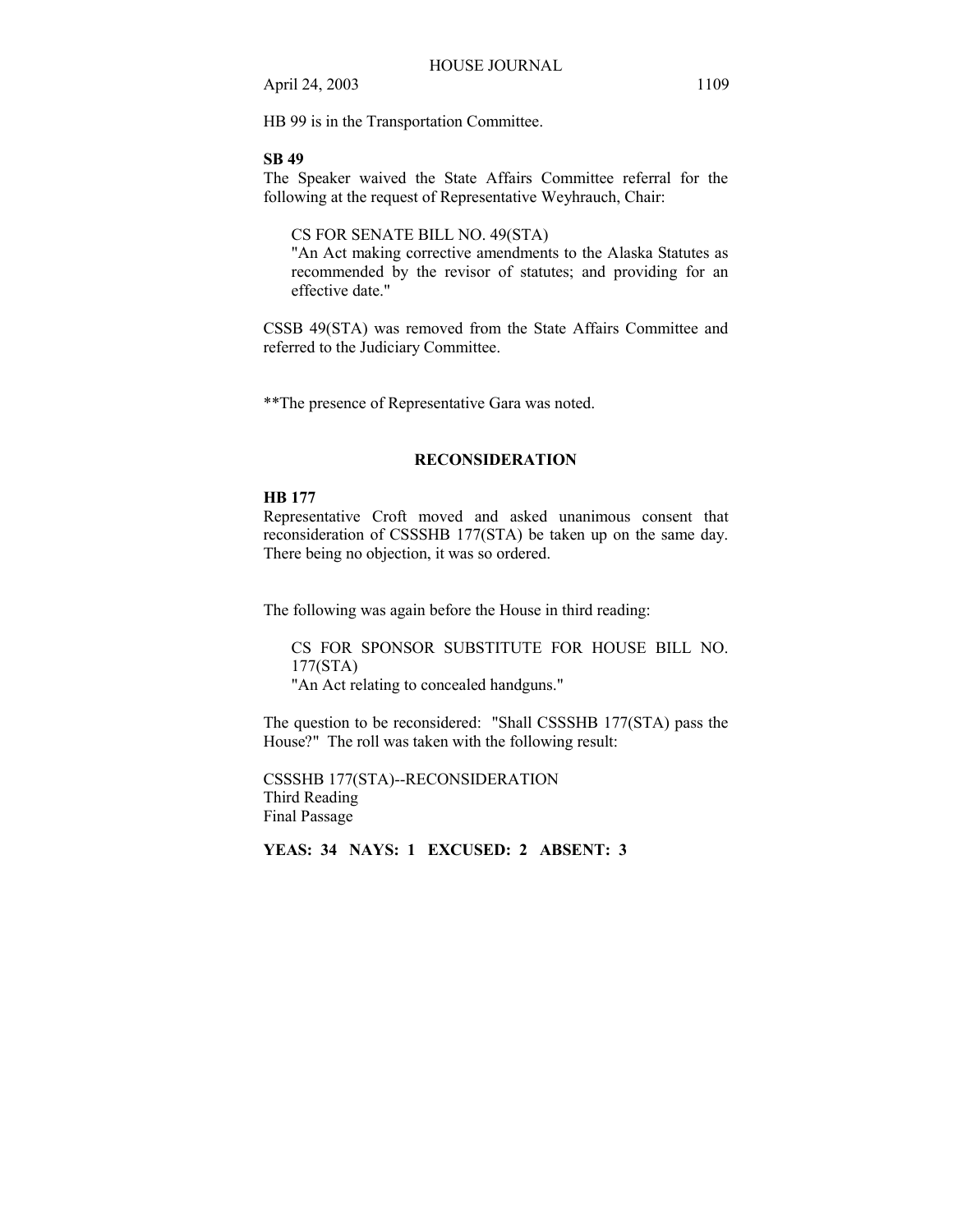Yeas: Anderson, Chenault, Coghill, Crawford, Croft, Dahlstrom, Fate, Foster, Gara, Gatto, Gruenberg, Guttenberg, Harris, Hawker, Heinze, Holm, Kapsner, Kohring, Kott, Lynn, Masek, McGuire, Meyer, Morgan, Ogg, Rokeberg, Samuels, Seaton, Stoltze, Weyhrauch, Whitaker, Williams, Wilson, Wolf

Nays: Kerttula

Excused: Cissna, Joule

Absent: Berkowitz, Kookesh, Moses

And so, CSSSHB 177(STA) passed the House on reconsideration and was referred to the Chief Clerk for engrossment.

## **UNFINISHED BUSINESS**

#### **HJR 4**

Representative Kohring added his name as cosponsor to:

HOUSE JOINT RESOLUTION NO. 4

Proposing an amendment to the Constitution of the State of Alaska relating to the duration of a regular session.

#### **HB 92**

Representative Wilson removed her name as cosponsor to:

CS FOR HOUSE BILL NO. 92(JUD) am

"An Act relating to reports by members of the clergy who have reasonable cause to suspect that a child has suffered harm as a result of child abuse or neglect."

## **HB 151**

Representative Lynn added his name as cosponsor to:

CS FOR HOUSE BILL NO. 151(JUD) am

"An Act relating to claims and court actions for defects in the design, construction, and remodeling of certain dwellings; limiting when certain court actions may be brought; and amending Rules 79 and 82, Alaska Rules of Civil Procedure."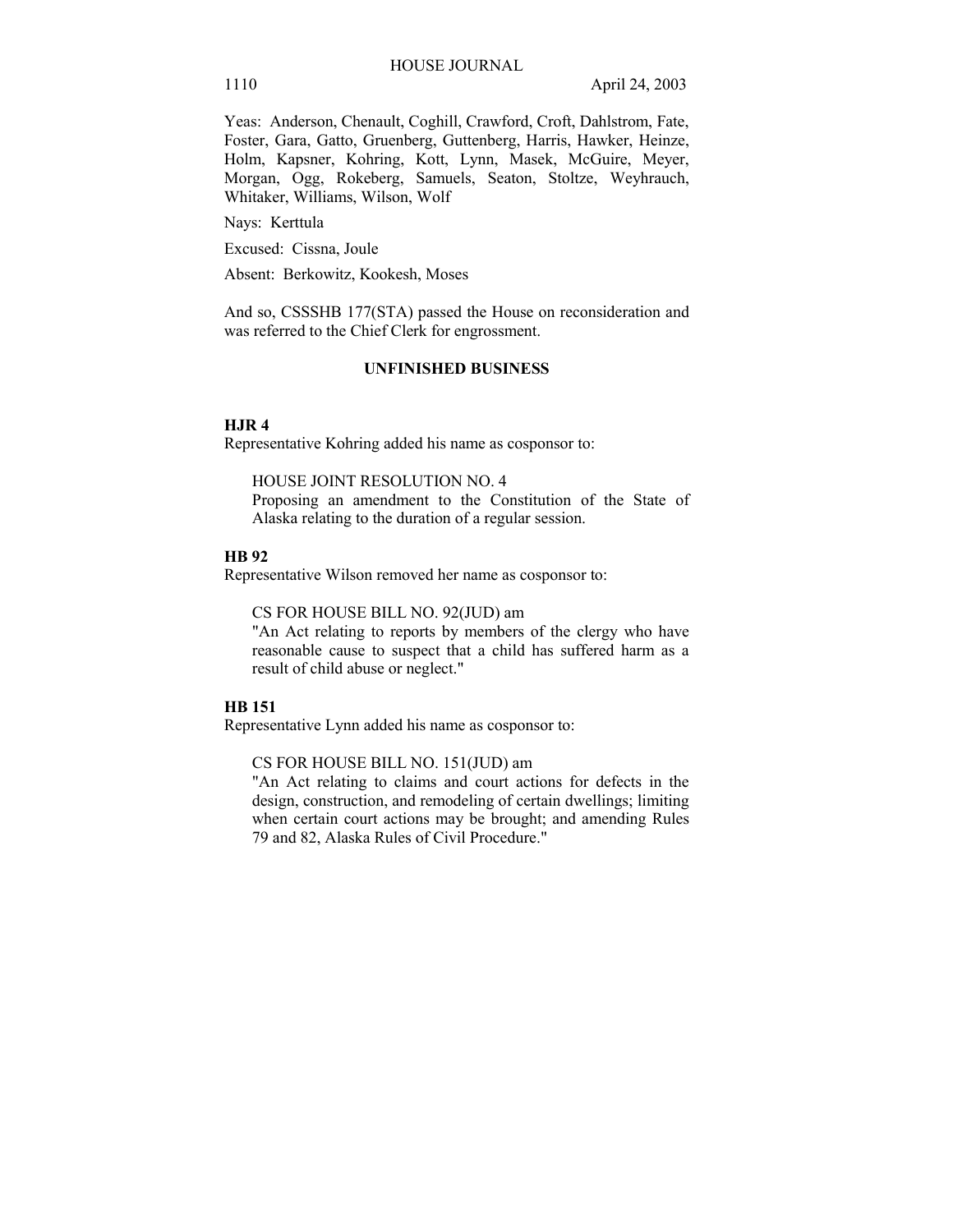# **HB 177**

Representatives Crawford and Guttenberg added their names as cosponsors to:

CS FOR SPONSOR SUBSTITUTE FOR HOUSE BILL NO. 177(STA)

"An Act relating to concealed handguns."

# **HB 198**

Representative Wolf added his name as cosponsor to:

# SPONSOR SUBSTITUTE FOR HOUSE BILL NO. 198

"An Act providing for a reduction of royalty on certain oil produced from Cook Inlet submerged land."

## **HB 233**

Representatives Anderson and McGuire added their names as cosponsors to:

# HOUSE BILL NO. 233

"An Act relating to the base student allocation used in the formula for state funding of public education; and providing for an effective date."

## **HB 260**

Representative Anderson added his name as cosponsor to:

#### HOUSE BILL NO. 260

"An Act relating to immunity for free health care services provided by certain health care providers; and providing for an effective date."

## **ENGROSSMENT**

# **HB 151**

CSHB 151(JUD) am was engrossed, signed by the Speaker and Chief Clerk and transmitted to the Senate for consideration.